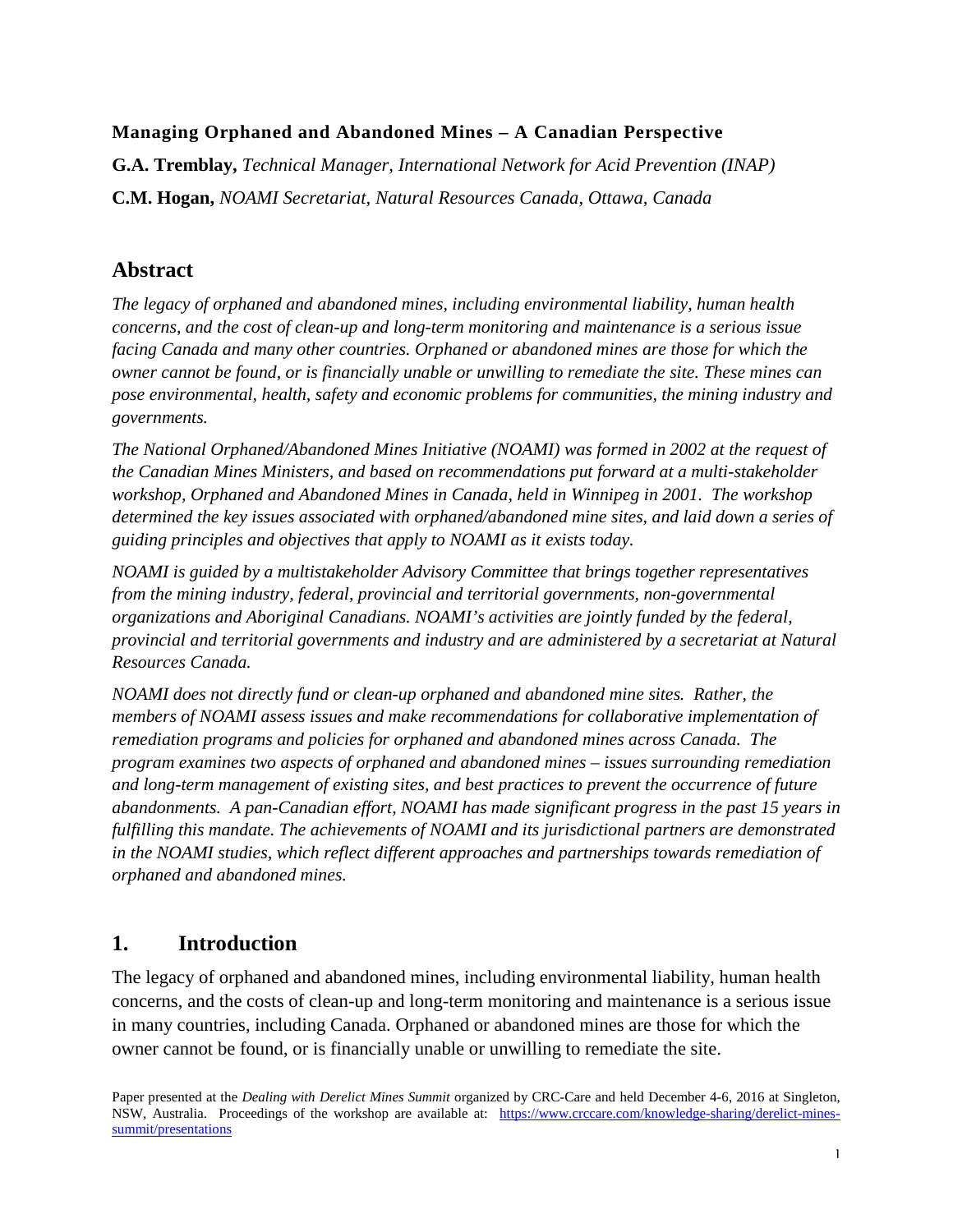The most serious environmental issues for orphaned and abandoned mines are acidic drainage and metal leaching from underground workings, open-pit mine faces and workings, waste rock piles, and tailings impoundment areas. When these contaminants enter the receiving environment, they can cause much damage. Public health and safety hazards result from mine openings, mine wastes, abandoned infrastructure and subsidence. Policy and financial implications include fiscal responsibility, cost of reclamation and long-term management, funding and jurisdictional liabilities and possible re-use of the land (for future mining, recreational activities, etc.).

Mining has been central to the Canadian economy for nearly 150 years, and Canada is a supplier of mineral commodities worldwide. The long history of mining in Canada has resulted in a large number of abandoned sites; the estimate is more than 10,000 abandoned sites (Mackasey, 2000). These sites vary widely with respect to size, features, and requirements for rehabilitation. In the past, mines became "abandoned" because there were no legislative mechanisms in place to make mine owners accountable for selection and design of a mine site, through to its closure and decommissioning. Furthermore, there was little understanding of the physical and environmental hazards that could be involved in walking away from a site. Today, mining legislation in all Canadian jurisdictions requires the preparation of mine closure plans that describe how mine sites should be rehabilitated throughout their lifecycle, and how they will be decommissioned when mining activities cease.

There are significant differences between closure and management of orphaned and abandoned mines, operating mines, and new mines. An important concept is that cost-effective prevention of acidic drainage/metal leaching and other potential environmental impacts is primarily accomplished in the assessment and design phases. As shown in Figure 1, with time, the costs to implement preventive technologies or strategies dramatically increase. Closure planning during the mine design stage provides an opportunity to design for closure more effectively. As many legacy sites did not include closure planning (it was not a regulatory requirement); dealing with remediation of these sites in the present time can be very costly.

The National Orphaned/Abandoned Mines Initiative (NOAMI) was formally established in 2002 at the request of the federal, provincial and territorial mines ministers in Canada. The groundwork for the initiative was laid out in 1999 when a number of stakeholders put forward requests to the Canadian Mines Ministers to establish a joint industry-government working group, assisted by other stakeholders, to review the issue of orphaned and abandoned mines. The Ministers supported this initiative, and requested that a multistakeholder workshop be organised to identify key issues and discuss priorities for action.

This workshop, which was held in Winnipeg in 2001, determined the key issues for remediation of orphaned and abandoned mine sites, identified common ground among various communities of interest, and identified processes for moving forward. Operating principles and a series of guidelines were laid down at the workshop, which still apply to NOAMI as it exists today.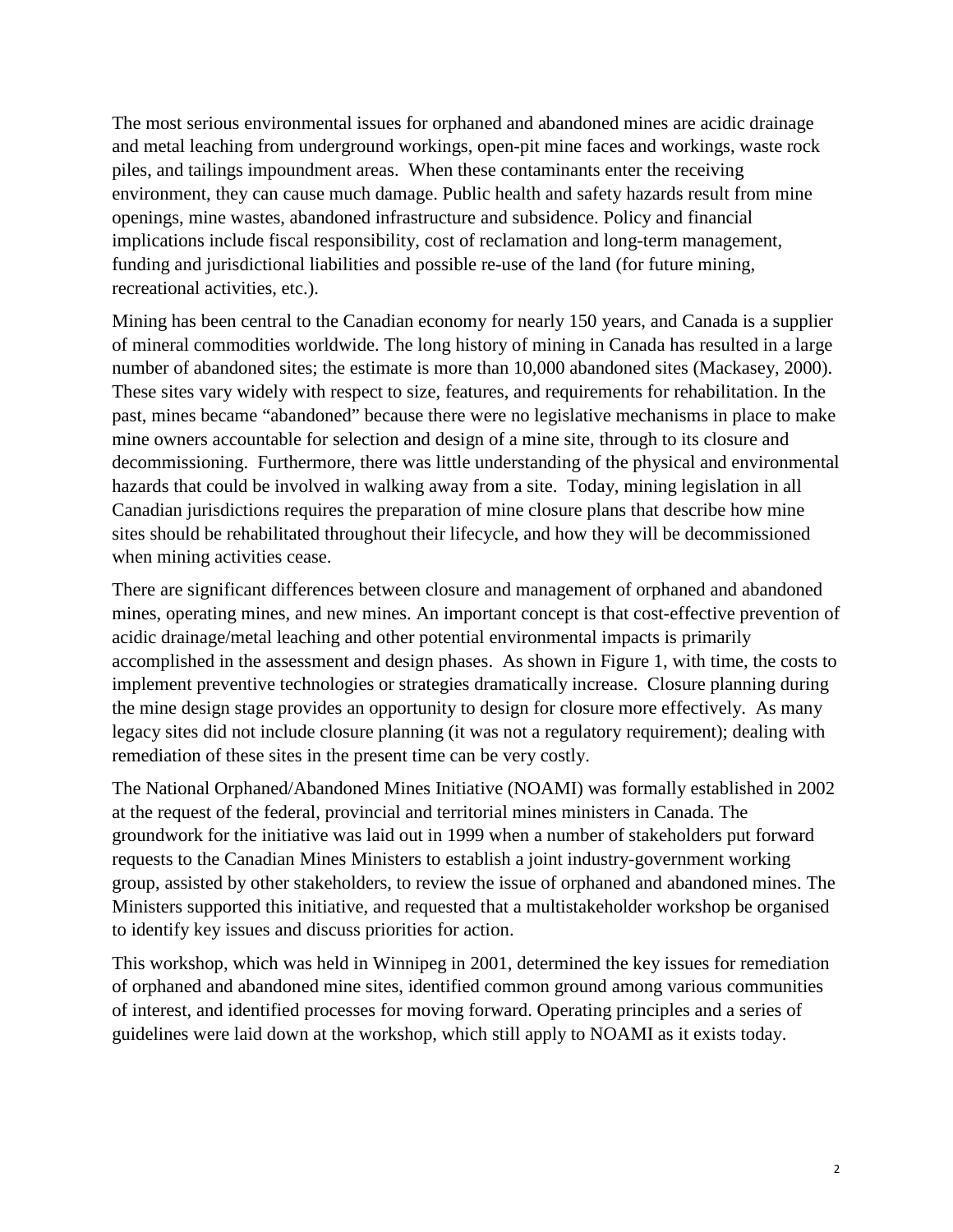

**Figure 1. Options and cost over time (from the GARD Guide, INAP 2009)**

NOAMI is guided by a multistakeholder advisory committee that brings together representatives from the Canadian mining industry, federal, provincial and territorial governments, nongovernmental organisations and Aboriginal Canadians. Together, they assess issues and make recommendations for collaborative implementation of remediation programs and policies for orphaned and abandoned mines across Canada. The NOAMI Advisory Committee takes direction from the federal, provincial and territorial mines ministers and in turn, reports progress annually to the Energy and Mines Ministers Conference. NOAMI's activities are jointly funded by the federal, provincial and territorial governments, the Mining Association of Canada and the Prospectors and Developers Association of Canada and are administered by a secretariat at Natural Resources Canada.

Over the past fifteen years, NOAMI has made significant contributions to the state of knowledge of orphaned and abandoned mines in Canada and approaches for addressing them. These works are outlined in the "*NOAMI 2002-2008 Performance Report"* (NOAMI, 2009) and the "*NOAMI 2009-2015 Performance Update"* (NOAMI, 2015). NOAMI activities, publications and reports, are available on the NOAMI website: [www.abandoned-mines.org.](http://www.abandoned-mines.org/)

The NOAMI program examines two aspects of orphaned and abandoned mines – issues surrounding remediation and long-term management of existing sites, and best practices to prevent the occurrence of future abandonments. In the initial years of the program from 2002 to 2008, the work focused primarily on the remediation and policies for existing abandoned sites; the later years (2009 to present) examined strategies to prevent future abandonments, and built on aspects covered in the early years.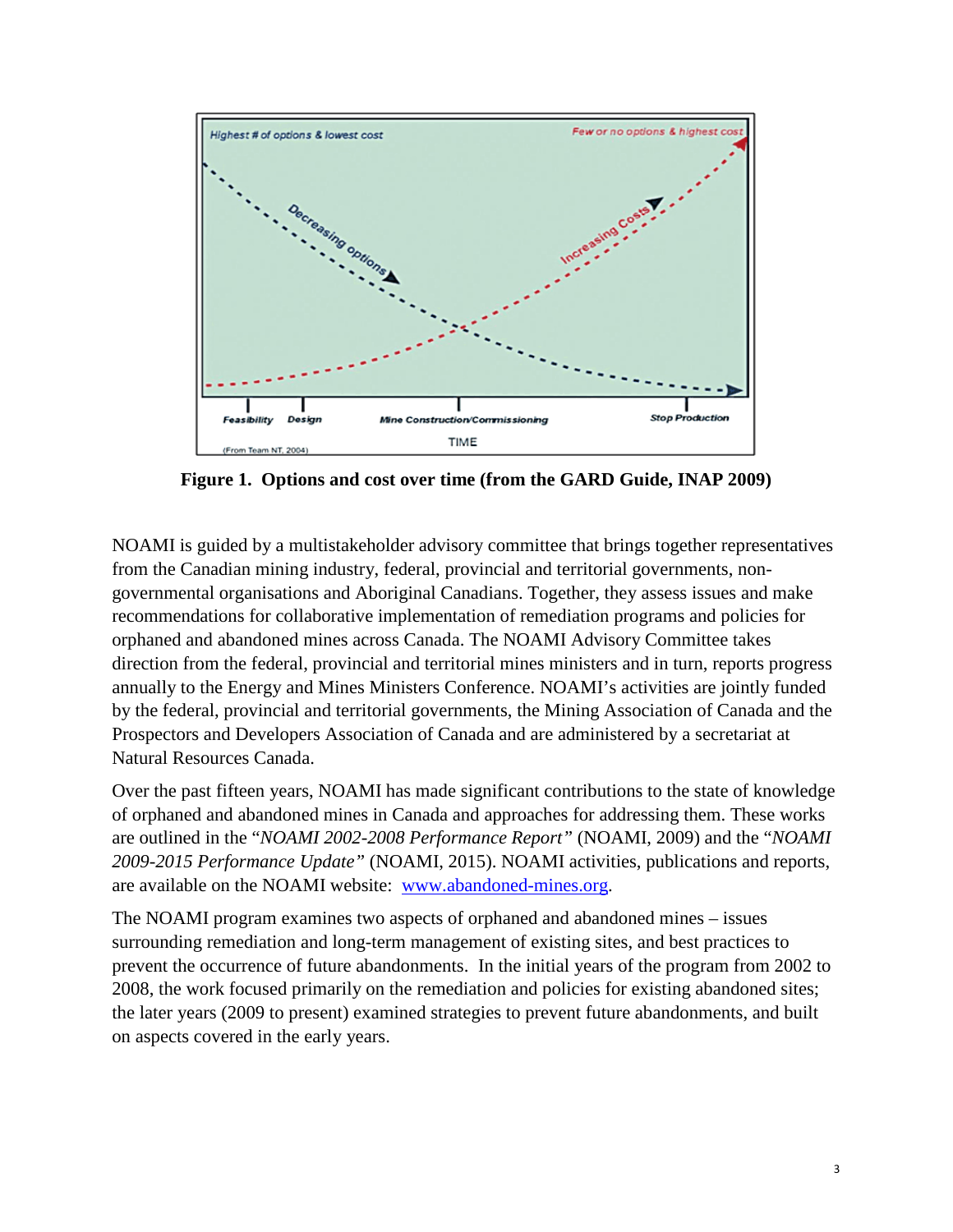# **2. Work of NOAMI and Products – The Early Years**

NOAMI, by itself, does not directly fund or clean-up orphaned and abandoned mine sites. NOAMI has no budget for this, nor does it have a mandate for this type of work. Instead, NOAMI examines the legislative, policy and program framework in Canada for addressing the issue of orphaned and abandoned mines, and makes recommendations for improvements. NOAMI's multistakeholder model of collaboration is an ideal structure for this undertaking. NOAMI provides a forum for partners to discuss barriers and issues for the remediation of orphaned and abandoned mine sites.

When NOAMI was established in 2002, task groups were created to work on the following key issues identified at the Winnipeg 2001 workshop:

- 1. Web-based Inventory
- 2. Community Engagement
- 3. Legislative and Institutional Barriers to Collaboration
- 4. Funding Approaches
- 5. Jurisdictional Legislative Review

Communication, the sharing of information and knowledge, underpins all the activities carried out by the NOAMI program.

Program summaries for the task groups are provided below.

#### **2.1 Web-based NOAMI Inventory**

One of NOAMI's objectives has been the development of an inventory of orphaned and abandoned mines based on compatible inventories from each province and territory. All Canadian provinces, territories and several federal agencies with a history of mining, maintain their own inventory of mining and exploration sites that pose a risk to human health and safety or the environment. However, there is a large discrepancy in the level of detail and coverage of these inventories across Canada. An added challenge relates to variations in the way that hazards or features are defined or categorized, and which hazards are included in any particular inventory.

Research and compilation of information on abandoned mines is necessary to assist in sound decision-making, cost-efficient planning and sustainable rehabilitation. Such information is also necessary to ensure transparency of decision-making and access to information by governments, civil society, industry and other stakeholders.

The first step towards building the inventory was to reach consensus on the definitions and terminology to be applied to orphaned and abandoned mine sites. The definition of "orphaned" and "abandoned" mines or sites varies among jurisdictions in Canada. A primary criterion for the inventory was to develop a set of definitions under which information from all jurisdictions could be defined and compiled. In addition, many of the existing inventory definitions, which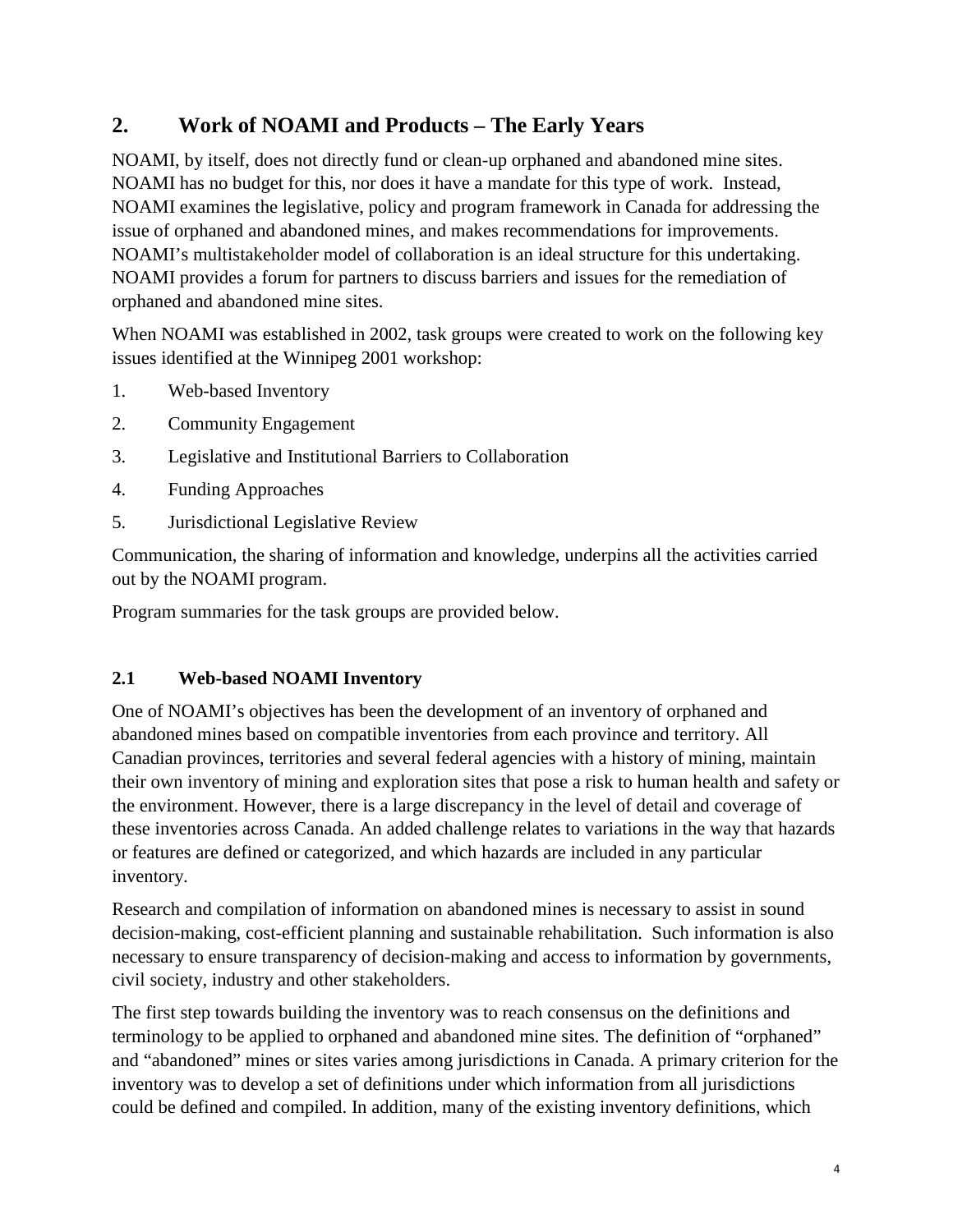could be in conflict, had to be avoided. A comprehensive review of Canadian and international efforts to inventory orphaned and abandoned mine sites, along with high-level definitions, were documented in *"Capacity Building for a National Inventory of Orphaned/Abandoned Mines in Canada"* (Cal Data Ltd., 2005). The proposed definitions were developed to be independent of most existing definitions, and would provide a framework in which the existing definitions could be linked.

Following this work, in 2009 NOAMI decided to classify each site according to the environmental hazards each presented to the public and the environment. The feature-based classification system used for the NOAMI inventory was adapted from the four-class ranking of hazards developed for the province of Ontario's [Abandoned Mines Information System \(AMIS\).](https://www.mndm.gov.on.ca/en/mines-and-minerals/applications/ogsearth/abandoned-mines) Each site is classified into one of four categories (Class A, B, C or D) based on the degree of potential risk each poses to the public and the environment. Class A sites represent the highest concern, while Class D sites pose little risk.

To obtain a Canada-wide perspective, the NOAMI inventory was designed to bring together and build on the strengths of the individual inventories, but allow for gaps in coverage, detail and standardization. A web-based approach was developed to provide users with a tool that offers a single-window access to the data from multiple jurisdictions. A web portal is used, whenever possible, to provide users with a link to the original data source. The site includes an interactive user-friendly map to display the orphaned and abandoned sites, along with their feature-based or status classifications. A key consideration for the jurisdictions was to ensure that the system does not affect their current operational status, and would accommodate inclusion of more detailed information or updates in the future. The inventory is available to the public at [www.noami.org.](http://www.noami.org/)

#### **2.2 Community Involvement**

An objective of NOAMI is to develop means to foster community involvement in decisionmaking about closure and reclamation standards, and to ensure that targeted end-use and reclamation standards are acceptable to local communities. In 2003, NOAMI published a report titled "*Lessons Learned on Community Involvement in the Remediation of Orphaned and Abandoned Mines - Case Studies and Analysis*" (NOAMI, 2003a). Case studies related to community involvement were completed for three abandoned Canadian mine sites (Giant Mine, NT; Deloro Mine, ON; and Mount Washington Mine, BC), along with experiences in community involvement at abandoned mines in the United States. To reflect a diversity of perspectives, the report findings were based on personal interviews with key contacts in the community. These mines entail more complicated issues than most orphaned and abandoned mines. The case studies illustrate the importance of effective community involvement to decision-making. The lessons learned from these studies were developed into guidelines published in the brochure "*Best Practices in Community Involvement: Planning for and Rehabilitating Abandoned and Orphaned Mines in Canada*" (NOAMI, 2003b).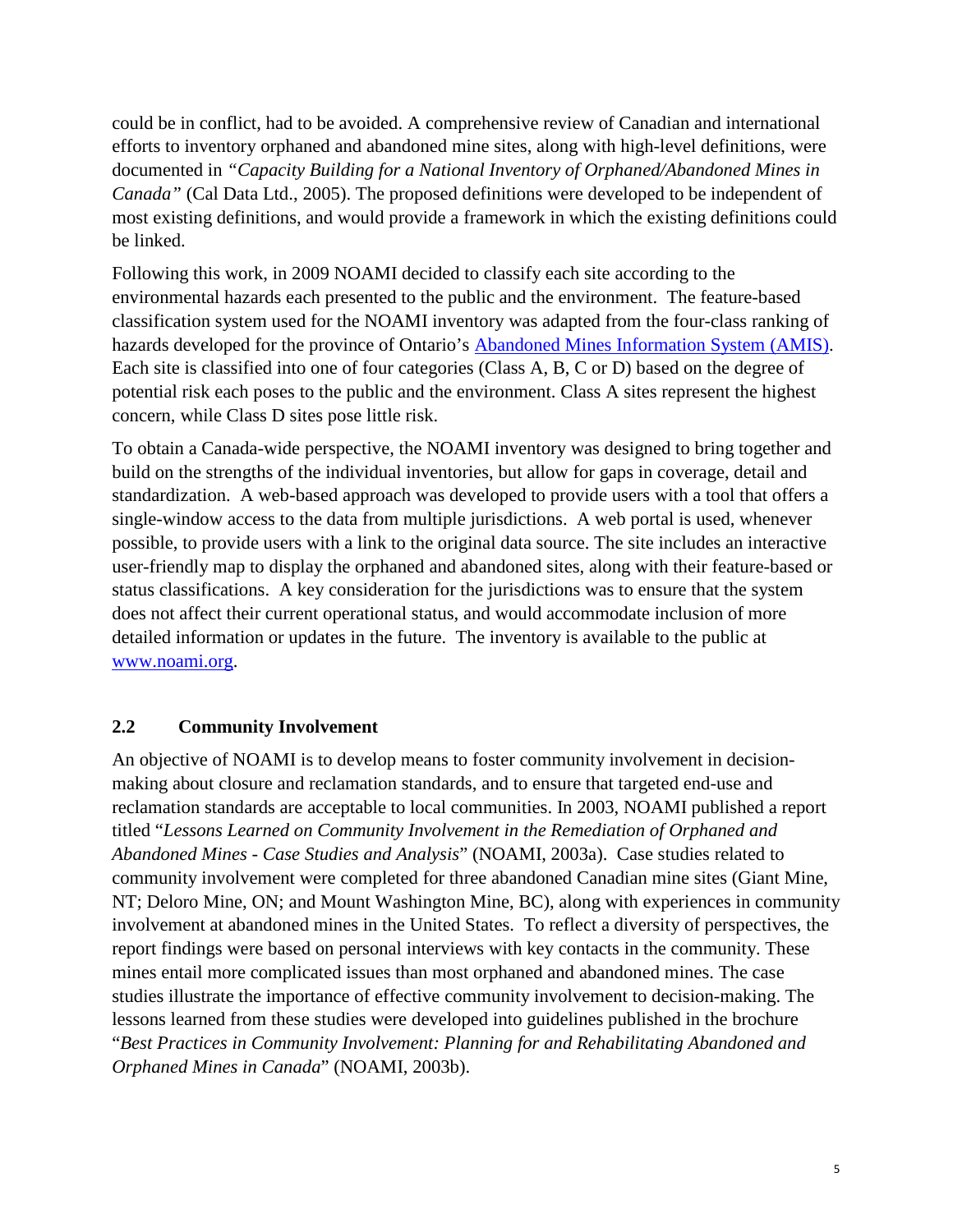The brochure presents eleven guiding principles developed to support community involvement in policy development, site management and process administration:

- Communication
- Inclusiveness
- Representation
- Fostering Confidence in Decision-Making
- Information Dissemination & Communication
- Participation and Representation
- Resources and Assistance
- Facilitation
- Integration
- Consistency of Involvement
- Respecting Local Cultures

These principles can be used as a template for use by governments, industry, local communities and other parties for the development of policy and citizen engagement plans prior to, during and after the rehabilitation of mine sites.

As part of other studies, NOAMI will continue to examine ways to foster meaningful community involvement and engagement in abandoned mine remediation and closure.

#### **2.3 Legislative and Institutional Barriers to Collaboration**

NOAMI wanted a better understanding of the legal and institutional barriers that prevent third parties from collaborating on clean-up activities and addressing associated liabilities related to orphaned and abandoned mines. NOAMI examined the efficacy of various approaches in a background study titled "*Barriers to Collaboration: Orphaned and Abandoned Mines in Canada"* (Castrilli, 2002). This report examined regulatory or institutional barriers, liability disincentives and collaborative opportunities for voluntary abatement, remediation and reclamation of orphaned and abandoned mines in Canada and selected international jurisdictions. Particular emphasis was placed on four approaches: 'Good Samaritan' legislation; permit blocking; allocative versus joint and several responsibility; and non-compliance registries.

The report findings provided background for a multistakeholder workshop held in 2003 "*Legal and Institutional Barriers to Collaboration Relating to Orphaned and Abandoned Mines"* (Versteeg, 2003). Workshop objectives were to identify the key barriers that are inhibiting governments, the private sector and voluntary organizations from effectively financing and administering the remediation of problematic abandoned and orphaned mine sites in Canada, and to begin to develop approaches to overcome these barriers. The presentations detailed experiences, in both Canada and the U.S., on existing and alternative legal and administrative mechanisms that have been used to address the issue. Approaches to overcome these key barriers were developed, and subsequently integrated into a review on jurisdictional legislations (Castrilli, 2005).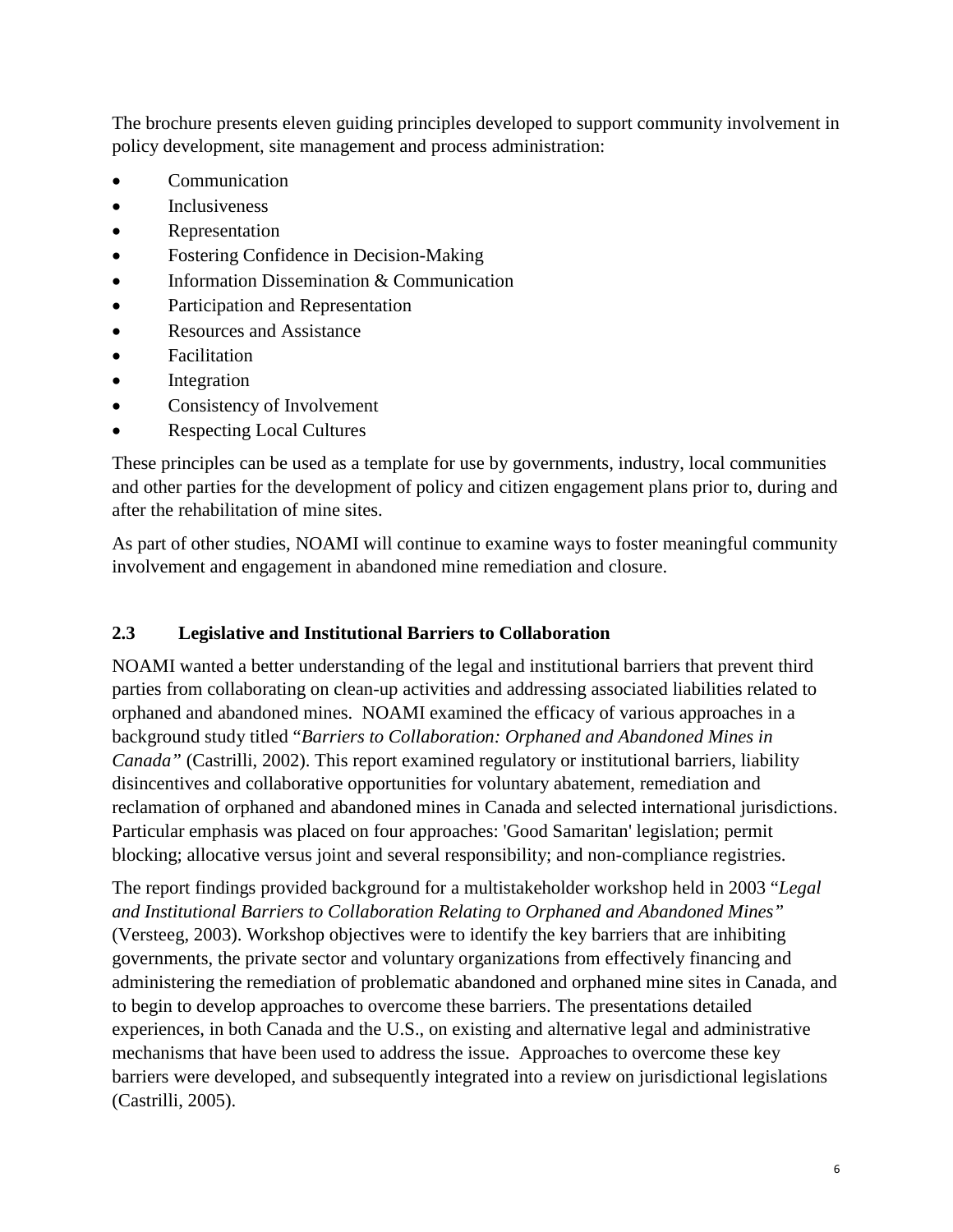#### **2.4 Funding Approaches**

Another objective of NOAMI was to identify funding approaches and preferred options for the remediation of orphaned and abandoned mine sites across Canada that could be adapted to the needs of each jurisdiction. Typically, orphaned and abandoned mines revert to the Crown with their remaining environmental liabilities, and inadequate or non-existent securities to finance remediation. A report titled *"Potential Funding Approaches for Orphaned/Abandoned Mines in Canada"* (Castrilli and Watson & Associates, 2003) was prepared that outlined a variety of funding approaches to be considered for the clean-up or management of liabilities related to orphaned and abandoned mine sites. Advantages and disadvantages of each approach were evaluated and preferred options were recommended for consideration by governments. This report concluded that no single funding approach was a complete solution; a combination of a number of approaches would likely be required.

A multistakeholder workshop on "*Assessing Liabilities and Funding Options*" was held in 2005 that further developed funding approaches and related issues for orphaned and abandoned mine sites (Stratos Inc., 2006). A roll-up discussion identified gaps and future priorities for NOAMI. One recommendation was to produce a plain language toolkit of funding options, outlining a series of options and illustrated with case studies. This would be a resource document for use by jurisdictions across Canada to help guide the establishment of potential funding options for the remediation of orphaned and abandoned mine sites. This funding "toolkit" was completed and released in 2006, titled "*Rehabilitating Abandoned Mines in Canada: A Toolkit of Funding Options*" (Cowan Minerals Ltd., 2006).

#### **2.5 Jurisdictional Legislative Review**

In 2003, NOAMI was asked by the Mines Ministers to complete a set of guidelines for a jurisdictional legislative review that could be used by jurisdictions to evaluate their own policies with respect to collaboration, liability and funding. The work was conducted by NOAMI with a view to ensuring that approaches across jurisdictions are consistent, transparent, coordinated and efficient. A series of guidelines and a checklist with associated questions were developed to facilitate a focused review of the existing legislation and related policies and practices that relate to orphaned and abandoned mine sites as well as contaminated and operating sites (where relevant to legacy issues). A study was undertaken using the guidelines laid out in the report "*Guidelines for Legislative Review"* (NOAMI, 2004).

Consultation with all the jurisdictions was undertaken to ensure that existing legislation, policies and practices were identified and verified. A synthesis of the jurisdictional analysis was completed that included an assessment of gaps, limitations, barriers and opportunities, along with a summary of observations. Recommendations to address remediation of orphaned and abandoned mines were drawn from previous NOAMI reports on legislative barriers to collaboration and potential funding approaches.

In 2005, the publication titled "*Report on the Legislative, Regulatory, and Policy Framework Respecting Collaboration, Liability and Funding Measures in relation to Orphaned and*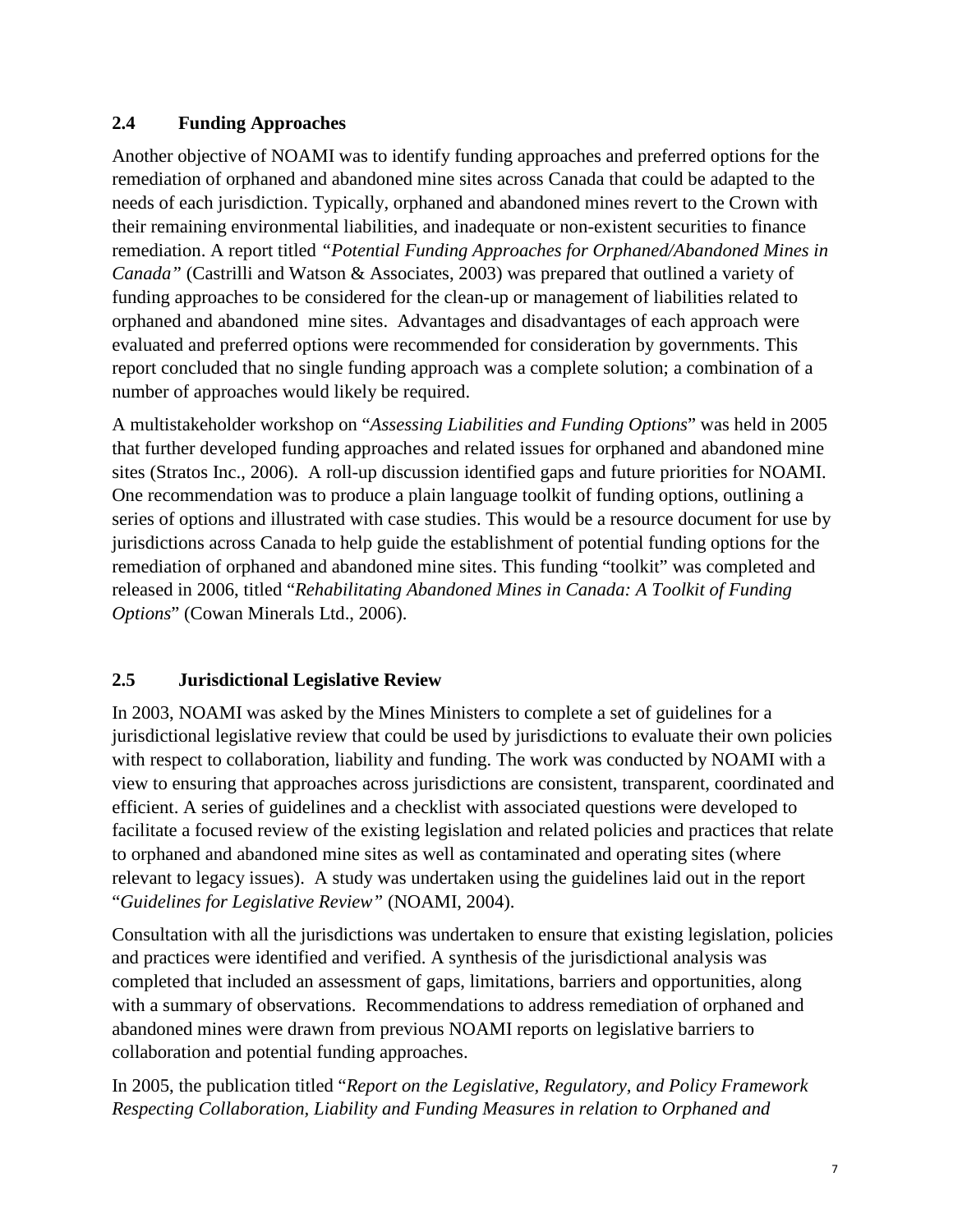*Abandoned, Contaminated, and Operating Mines in Canada*" (Castrilli, 2005) was released. This report is often referred to as the "*Jurisdictional Legislative Review*", and is an invaluable reference material on Canadian legislation, regulations and programs in relation to orphaned and abandoned mines, contaminated sites and operating mines in Canada.

# **3. Return of Mine Lands - A Multi-phased Project**

One of the NOAMI's guiding principles is that "work toward eliminating future abandonment must continue, including the tightening of regulatory approaches." In 2009, NOAMI began to examine the legislative tools and policy approaches across Canada to ensure that current operating mines can be closed properly so that they do not become abandoned mines in the future. The committee members have long recognized the need for a clear policy framework for mine closure, long-term liabilities and return of mining lands to the Crown. Such a framework would address the closure and post-closure of mine sites and their long-term management and related liabilities, in a manner that details the responsibilities of the mine owner/operator and government regulatory agencies. The policy framework would examine the questions surrounding the transfer of mining lands back to the Crown through the issuance of a release, including questions of when and under what conditions should such as return be possible (Holmes and Stewart, 2011; Gardiner *et al*., 2015)).

It is recognized that once a mine is closed, the owner/operator may wish to return (relinquish, give-up, surrender, abandon, exit) the site back to the Crown for various reasons. The owner may not wish to carry the property on their books forever, and the ongoing liabilities need to be reported in corporate financial reports. Ultimately, the owner is going to vanish through business closure or some other mechanism, and the mineral right leases or permits will expire. In the long term, the lands will revert to the Crown, either on managed terms or through unplanned abandonments. Jurisdictions not wishing to receive abandoned lands and their associated liabilities need to have some agreed upon procedure in place to accept lands (Cowan Minerals Ltd, 2013).

## **3.1 Mine Closure and Management of Long-term Liabilities**

NOAMI commissioned a study on mine closure and management of long-term liabilities titled *"The Policy Framework in Canada for Mine Closure and Management of Long-Term Liabilities: A Guidance Document"* (Cowan *et al.*, 2010). The document examined major components related to mine closure and post-closure site management, which can include long-term maintenance and monitoring, financial assurance, relinquishment<sup>[1](#page-7-0)</sup> and institutional care. A valuable reference tool, the report presents a policy framework, together with recommendations for preventing further accrual of abandoned mine hazards.

l

<span id="page-7-0"></span><sup>&</sup>lt;sup>1</sup> Return of mining lands is interchangeably used with relinquishment in NOAMI reports.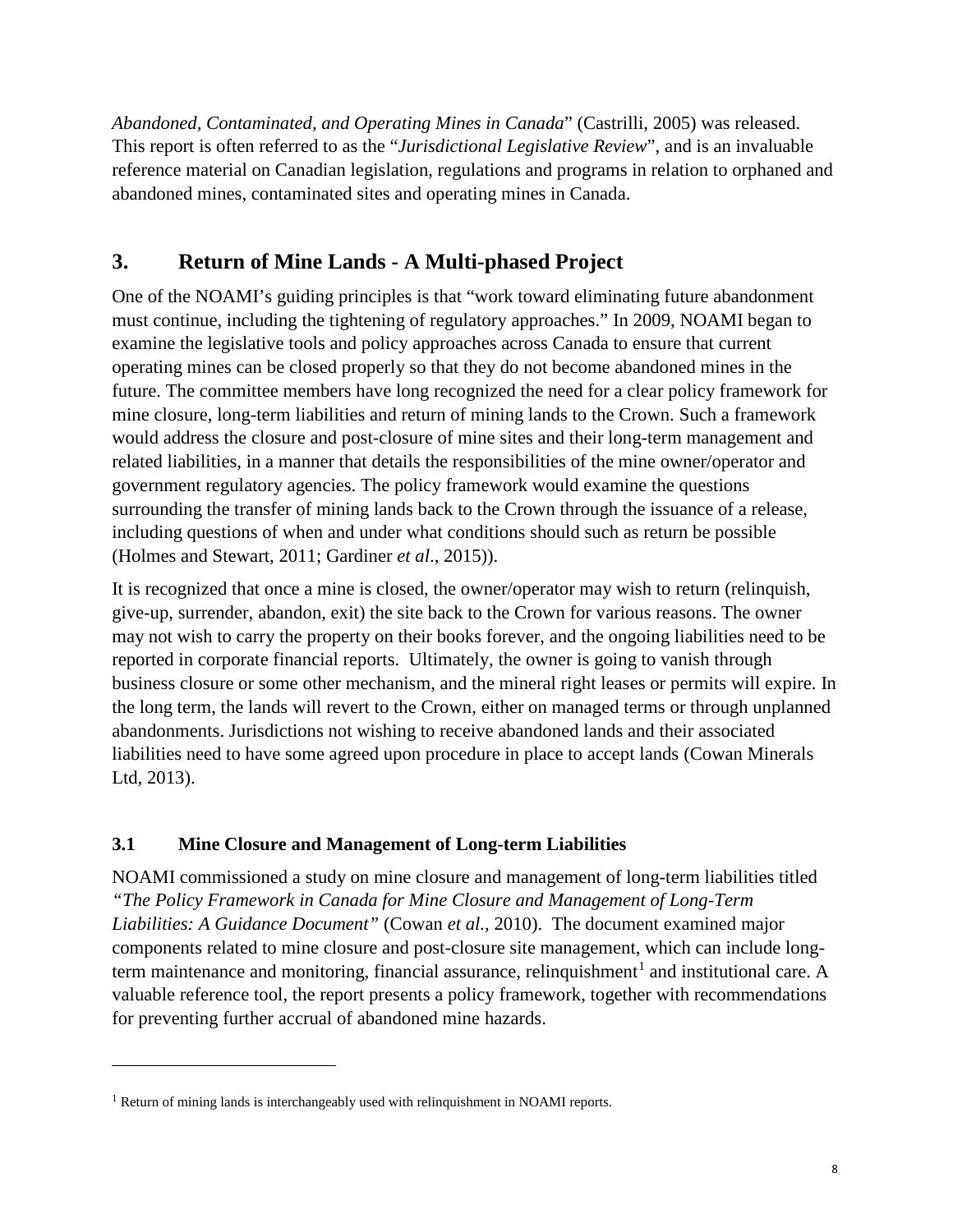A relevant finding was that while processes of closure planning and provision of financial assurance are well-developed and consistently applied across Canada, policy around long-term management of sites beyond closure, including methods to return mining lands to the Crown, is almost non-existent.

A key message of the report was:

*Jurisdictions should have a managed relinquishment process, which is clear and unfettered. Hitherto closure plans have been prepared on a "design for closure" basis. This should specifically include when and why relinquishment is not acceptable to the jurisdiction. It is suggested that a more forward-looking approach be embraced and that a "design for relinquishment" approach be adopted.* (Cowan *et al.*, 2010).

Building on the findings of the guidance document, a multistakeholder workshop "*Exploring the Management of Long-term Liabilities and the Return of Mining Lands to the Crown"* was held in 2011. Advice and guidance were obtained from the workshop delegates that assisted NOAMI in developing a strategic roadmap for managing long-term liabilities and issues relating to the return (relinquishment) of mining lands to the Crown. The themes of risk management, funding and legislation, and policy and regulation were explored during the workshop, and presented in the proceedings (Tunis and Associates, 2011). A key recommendation generated by the workshop participants was for NOAMI to create a decision tree to assist in determination of the return of mining lands to the Crown.

The Advisory Committee agreed that the creation of a decision tree for assessing the return of mine lands to the Crown would be a useful tool and a logical next step for this project. The decision tree would provide information and options for Canadian jurisdictions to consider in the development of new legislation, or to revise current legislation. In the past, NOAMI has used case studies to examine processes, and as tools to study factors involved in dealing with orphaned and abandoned mines. Examination of several mine sites in Canada that were successfully returned to the Crown, or closed sites that had elements related to their potential return, would provide information on processes involved and some lessons learned. The information collected from the case studies, along with other relevant documents, could be used to establish a decision tree.

#### **3.2 Decision-making Process for the Relinquishment of Closed Mine Sites**

NOAMI commissioned a two-part study, *Case Studies and Decision-making Process for the Relinquishment of Closed Mine Sites* (Cowan *et al.*, 2013). The first part examined case studies from different Canadian jurisdictions that provided information towards relinquishment. The second part, a decision process, identified key issues and questions that needed to be addressed to determine if a site should be brought under government jurisdiction, or remain the responsibility of the operator. The decision process was not to be prescriptive; instead, it was to focus on providing guidelines for how to make good decisions. Ultimately, it will be up to each jurisdiction to decide whether they will develop a return of mine lands legislation, and if so, what elements they may wish to adopt.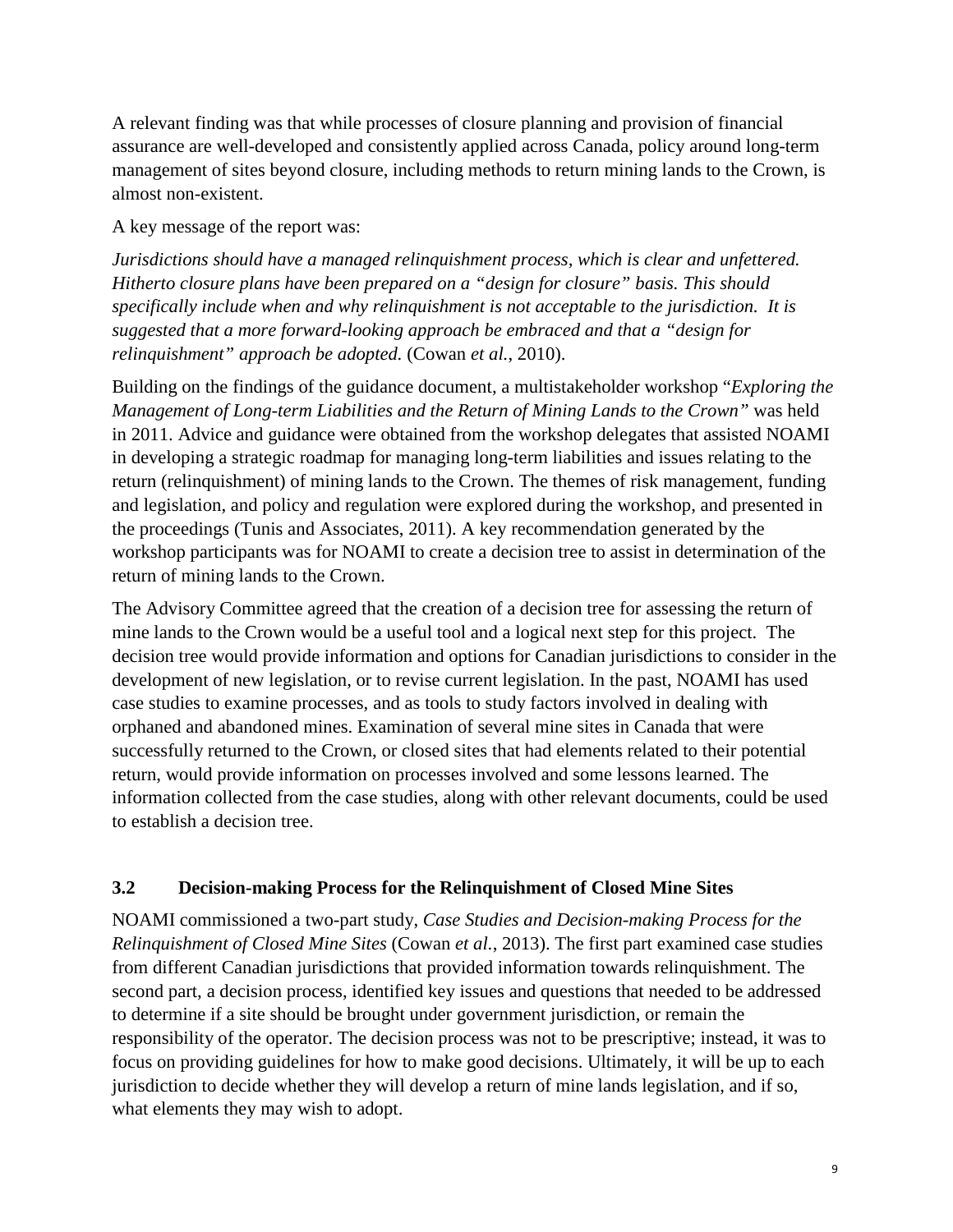Case studies were undertaken for sites in different Canadian jurisdictions: Quebec Lithium Mine, Quebec; Renabie Gold Mine, north-central Ontario; Gregg River Coal Mine, Alberta; Contact Lake Gold Mine, northern Saskatchewan; Polaris Mine, Nunavut, and Farley East Tailings Management Area, northern Manitoba. There was wide variation in the information derived from the sites due to the age and nature of the projects; changes in ownership, management and operational personnel; regulatory regimes and reporting requirements (Cowan *et al.*, 2013).

The six case studies gave rise to a series of 24 lessons learned; a dozen key ones are cited below (Cowan *et al.*, 2013):

- 1. Jurisdictions must have clear and well-written legislation and policies in place to facilitate the return of lands. It is necessary to have a system to receive and manage funds to ensure the viability needed to address long-term issues.
- 2. Where planning and procedures for relinquishment are not in place, defaulting will eventually occur at taxpayers' expense.
- 3. Few jurisdictions have a satisfactory funding regimen in place to deal with surrendered, or about to be surrendered lands.
- 4. Most jurisdictions providing for rehabilitation releases and/or relinquishment of lands do not have complete releases for environmental responsibility or liability.
- 5. It appears that only some jurisdictions have institutional control plans for relinquished lands, i.e. there is no administrative unit with direct responsibility for institutional issues following surrender, e.g. records maintenance, land use planning inputs.
- 6. Public consultation requirements/efforts are generally considered inadequate relative to current expectations, especially with regard to Aboriginal communities. Consultation requires good information on the issues and needs of impacted communities.
- 7. The length of post-closure monitoring periods needs greater evaluation especially where documentation/identification of features is lacking.
- 8. Well-defined risk assessment procedures for property returns are not available for many situations. More information on quantitative risk assessment is required to support chemical and physical stability determinations.
- 9. Where cutting-edge technology is involved, longer-term monitoring and scientific assessment may be expected, e.g. new schemes related to permafrost or climate change issues.
- 10. Effective cost-estimation procedures for long-term care and maintenance need development.
- 11. Storage and maintenance of mine plans and records are essential for technical assessment. Several case studies were hindered by the loss of or unavailability of (historic) documentation.
- 12. Provision of a final closure report detailing all completed decommissioning and reclamation work is an excellent best practice.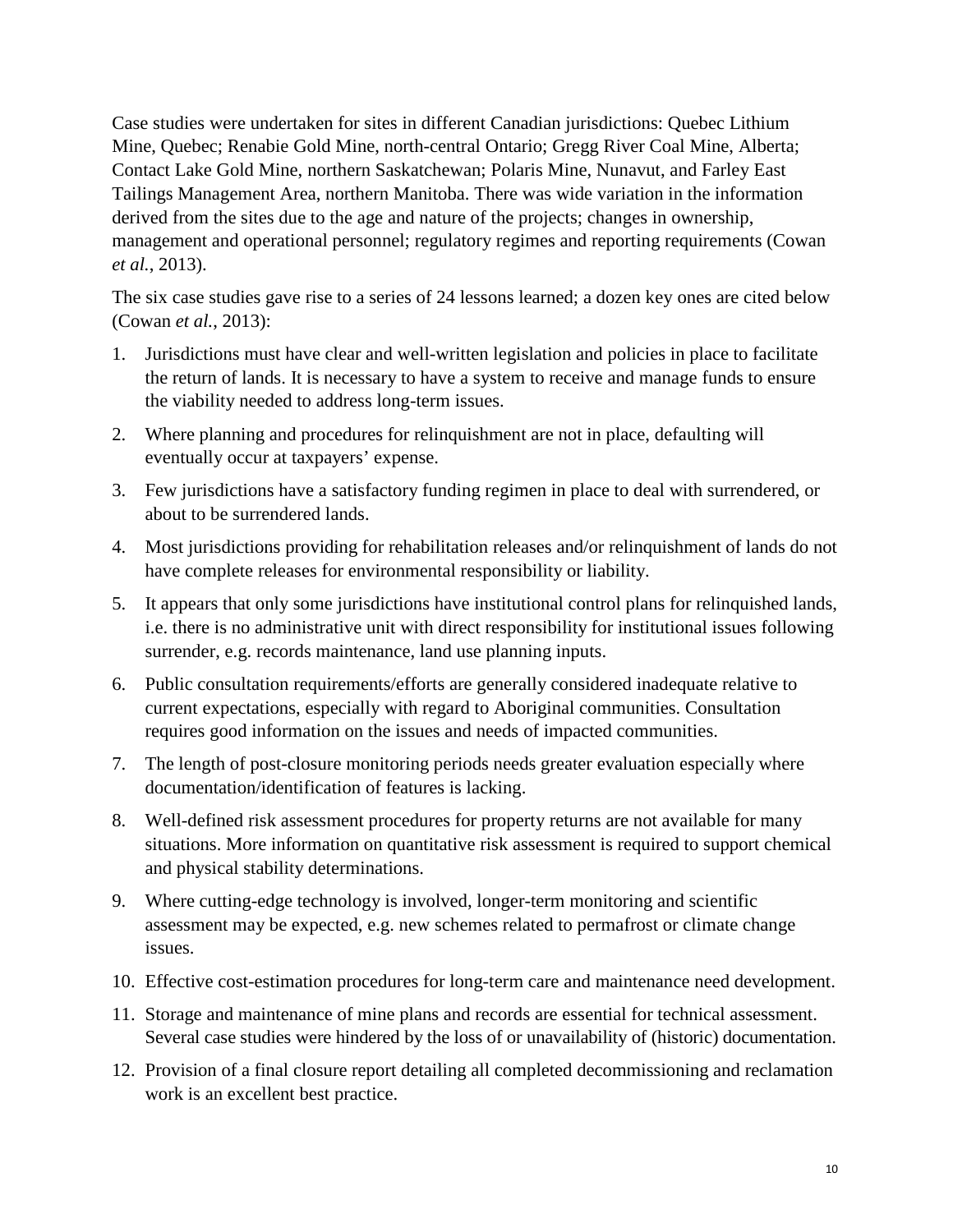As noted at the NOAMI 2011 workshop, and illustrated in the report by Cowan *et al*. ( 2013), there are a vast array of factors to consider when developing a process for relinquishment. In addition, each jurisdiction would have its own set of parameters, as well as legislative and policy framework. Many of the parameters could be considered at different stages of the process, and would be amenable to a step-wise approach for planning. As part of a managed relinquishment process, a decision process should be created that provides guidance and clarity, and which outlines key factors that need to be assessed or developed. These steps would determine whether responsibility for the site should remain with the operator, or could be transferred to the Crown.

The five-step decision-making process (Cowan *et al.,* 2013) provides a starting point for jurisdictions developing or revising a program for relinquishment. Although national consistency would be beneficial, each jurisdiction would need to tailor the decision-making process to meet its own regulatory regime and policies.

As shown in Figure 2, the five-step decision-making process follows the natural progression from "submitting the application" through to "implementation". For each step, consensus must be reached by the review committee before proceeding to the succeeding step, i.e., all "yes" components must be met. It is recommended that an appeal process be available through every step.

The step-wise approach provides guidance as to whether a mining property has been closed as set-out in the closure requirements and closure plan, and whether technical and financial longterm monitoring and maintenance needs have been addressed sufficiently (Cowan *et al.*, 2013).

The steps are briefly summarised:

- 1. *Submitting the Application*: Ensures that the proponent qualifies for relinquishment with respect to closure and post-closure plans and objectives. Specifically, the site is physically and chemically stable, and existing permits are fulfilled or transferable to the jurisdiction. All necessary parties, and affected stakeholder and Aboriginal peoples must be notified of the application.
- 2. *Site Assessment*: Locational and technical issues are evaluated to determine if the site is sufficiently reclaimed to meet legal requirements under the closure plan, and will meet proposed future land use requirements. Any interim monitoring requirements must be identified for evaluation.
- 3. *The Long Term:* Requirements for long-term monitoring, maintenance or capital replacement of rehabilitation works and associated cost estimating are evaluated. A peerreviewed risk assessment by qualified persons is required for unforeseen events. This is a critical point in the process, as the proponent may decide to retain the properties due to prohibitive funding requirements for relinquishment.
- 4. *Funding:* Considers what future activities will need to be funded, their costs, and the method of fund management. All funds are provided by the proponent.
- 5. *Implementation:* Once a site is approved for relinquishment, the regulator must have a management system in place to manage funds, ensure the site is monitored and maintained, and manage data securely. Emergency protocols should be in place.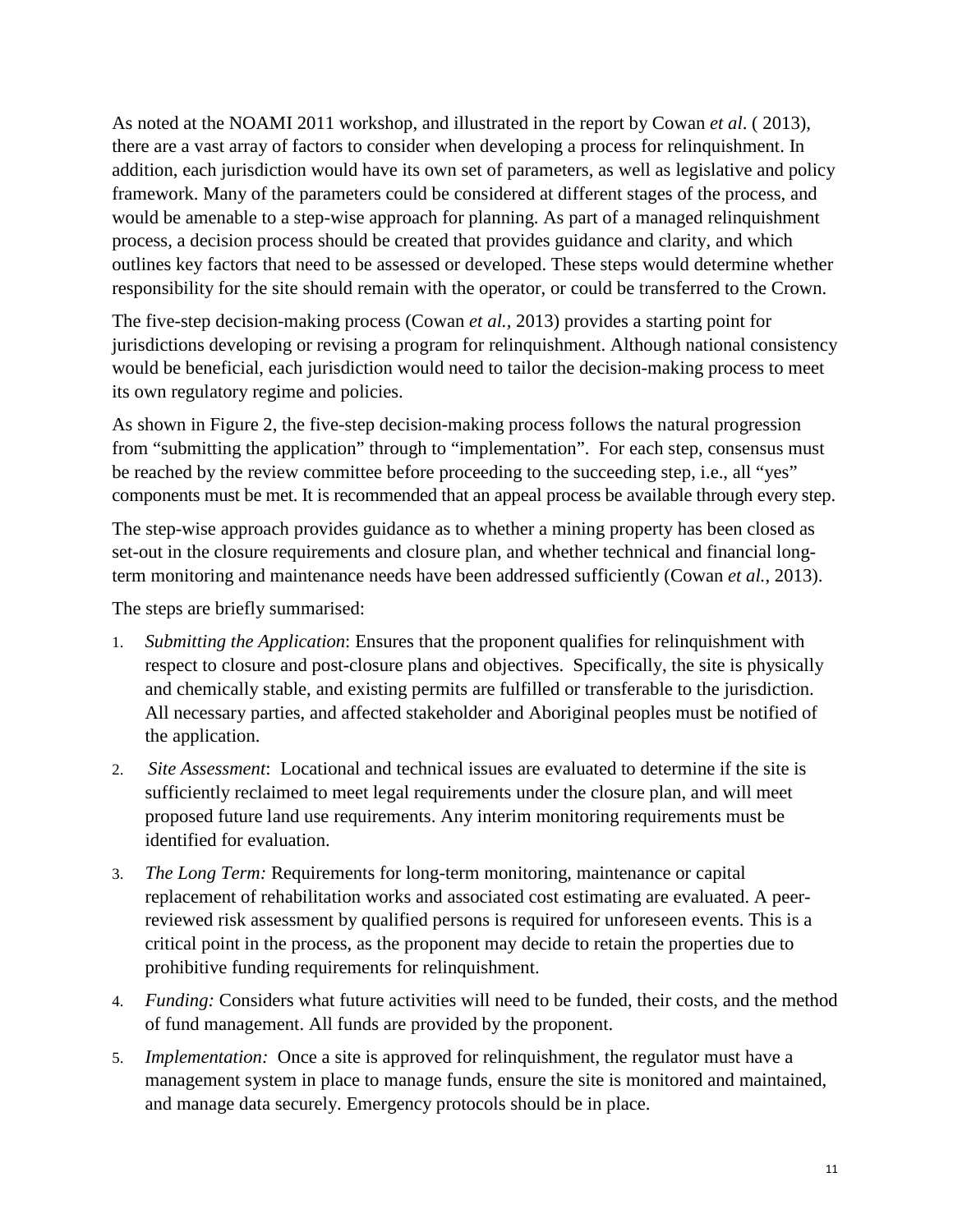

Figure 2. Five-step decision-making process (Cowan et al., 2013)

The report recommends that mining projects should be designed with the objective of reclaiming the site for relinquishment and future beneficial use; however, it is noted that relinquishment may not be possible where the environmental, social, political or financial risk/costs are too high (Cowan et al., 2013). The relinquishment process would be straightforward for fully reclaimed sites that are physically and chemically stable, and require no or minimal monitoring, care or maintenance. A more complex form of relinquishment would be needed for reclaimed sites that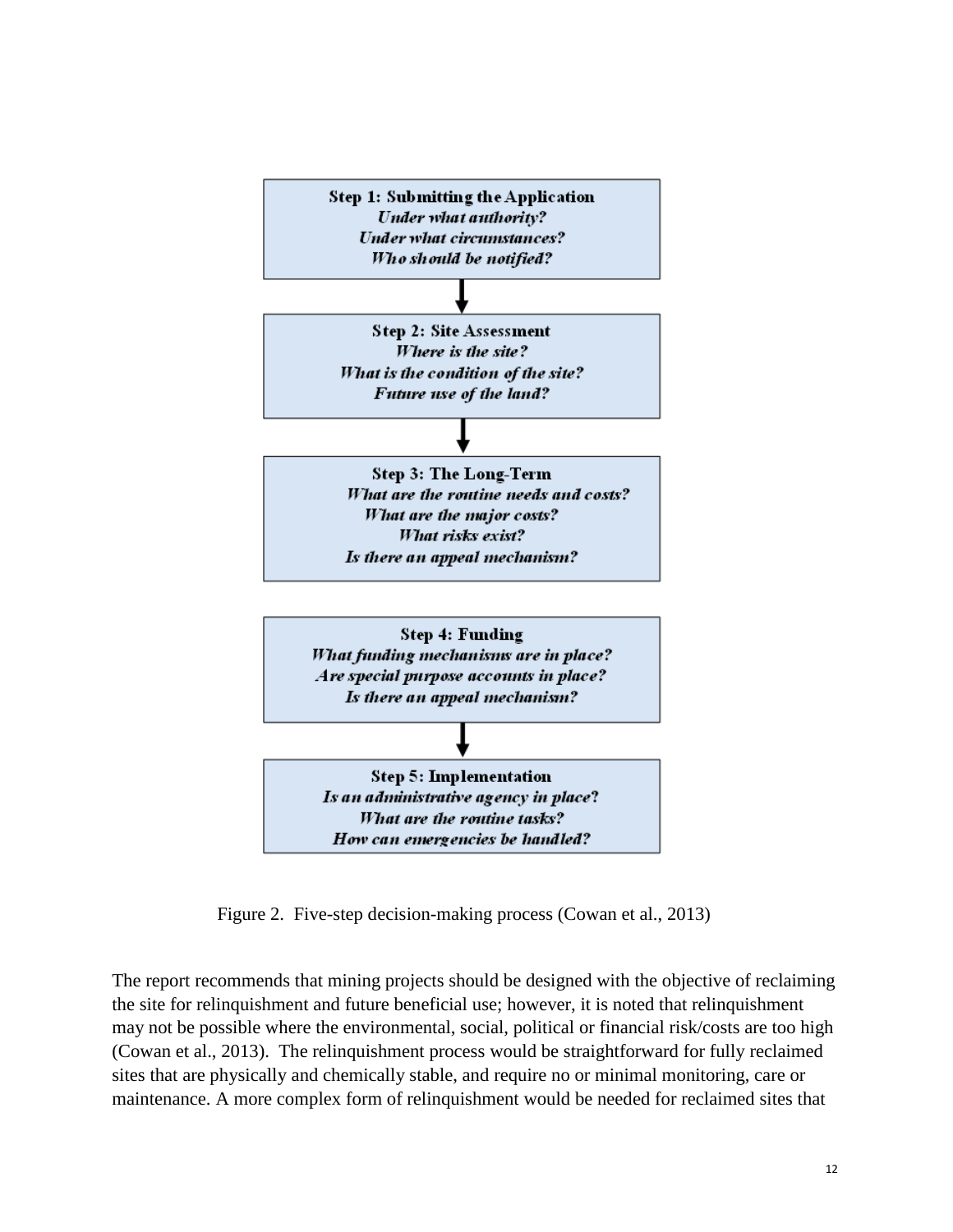will require ongoing monitoring, care and maintenance. Long-term care of these sites would need to be fully funded by the proponent and managed by the jurisdictions through some form of institutional care. Cowan et al. (2013) noted that a well-designed and well-managed relinquishment policy and program can lead to a win/win situation in many instances.

#### **3.3 Key Criteria for Effective Long-term Stewardship**

The policies and procedures for relinquishment need to be linked to the regulatory environment of the jurisdiction. A strategy needs to be in place to address the various aspects involved in the management or stewardship of relinquished sites, such as site assessment and an effective longterm monitoring and maintenance program.

NOAMI undertook a study titled "*Key Criteria for the Effective Long-term Stewardship of Closed, Orphaned/Abandoned Mine and Mineral Exploration Sites"* (Kingsmere Resource Services Inc., 2015) wherein criteria were developed to assess these sites in order to evaluate their condition. A list of site attributes was developed, along with a review of national and international best practices of the management of post-closure mine sites. The report notes that effective stakeholder engagement at every stage of the assessment is important and can result in significant benefits.

The initial step toward long-term stewardship is to assess the current state of the site. The report provides a summary of features that could exist at the site, with a focus on identifying the hazards. Before the inspection, research needs to be carried out to collect information on the site, and a site visit safety plan should be developed, containing potential hazards and mitigation controls, logistical details, and safety rules. The site inspection aspects are numerous, and include site access and condition, mine type, facilities and infrastructure, and physical and chemical hazards. To assist in this, a field report was created that can be used to record observations during the site visit.

The next step is an assessment of the level of risks posed by the identified hazards. Various types of risk are considered in the report: public safety risk and ecological and human health risk. Subsequently, a decision can be made as to whether remediation is required, and to what level. Reaching consensus on the level of risk posed by a hazard is a difficult process, and must take into account the concerns of all the stakeholders.

An effective stakeholder engagement plan must be in place to address site risks and possible remediation of that risk. The next step is site remediation; a difficult stage, as a balance must be achieved between the level of risk reduction desired by the stakeholders and the cost to achieve that level. The last step for long-term stewardship involves data keeping of the activities on the site and regular inspections by qualified personnel. To ensure the long-term stewardship of closed, orphaned and abandoned mine sites, an institutional control program is recommended.

This report builds on several of the lessons learned from the Cowan *et al.* report (2013). In addition, it addresses the first two steps laid out in the Five-Step Decision-making Process, specifically, *Step 1: Submitting the Application* and *Step 2: Site Assessment*.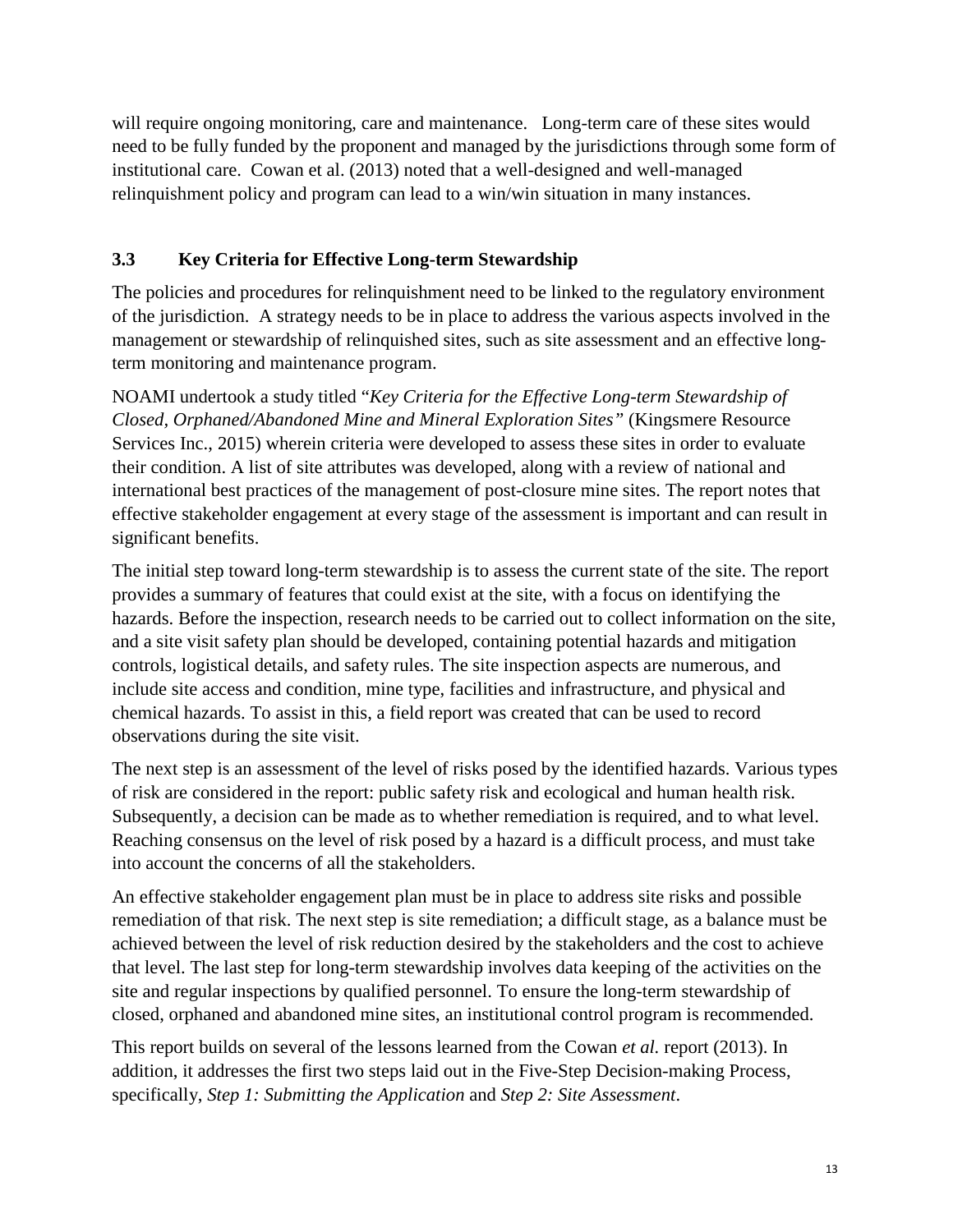#### **3.4 Cost and Risk Estimation Study: Orphaned and Abandoned Mines**

The logical next study for NOAMI to consider was *Step 3: The Long Term*. A report was commissioned *Orphaned and Abandoned Mines: Risk Identification, Cost Estimation and Longterm Management* (Kingsmere Resource Services Inc. (KRS), 2016) to address elements of long term or perpetual care. The report documented a risk identification/cost estimation framework for use as a tool to allow a wide variety of multistakeholder users to:

- Identify and characterize risks and liabilities at orphaned and abandoned mines sites;
- Review methodologies to assess the significance of identified risks and to estimate the cost(s) to mitigate the risk;
- Summarize and evaluate long-term management methods;
- Identify types of costs associated with long-term management of a site, and explore funding methods; and,
- Define major areas of potential cost underestimation/overruns, conflict and/or uncertainty and discuss ways to address these issues.

Long-term management of orphaned and abandoned mine sites, as well as closed mine sites, can involve a wide range of activities. These activities will depend on the site conditions and/or the residual hazards after remediation. Key components of a program for the long-term stewardship of a site would include:

- Information management;
- Site monitoring and maintenance;
- Unforeseen events (i.e. responses when remedies or controls fail); and
- Application/enforcement of legal or other mechanisms to restrict future use.

Few jurisdictions in Canada or the world have developed a formal institutional control management framework that provides for long-term stewardship of mine sites once the operator has fulfilled their decommissioning and reclamation obligations and proven that the site is chemically and physically stable. The KRS (2016) report identifies five options for funding long-term stewardship costs, and summarizes the Institutional Control Program developed in the province of Saskatchewan (Canada), as an example of a long-term management framework and funding mechanism.

#### **3.5 Institutional Control Program**

One of the few jurisdictions with a clear process and policy in place is the "Institutional Control Program (ICP)" in Saskatchewan (SK). The ICP has garnered international attention and NOAMI has identified the program as the most advanced Canadian regulatory regime that addresses all aspects of site relinquishment.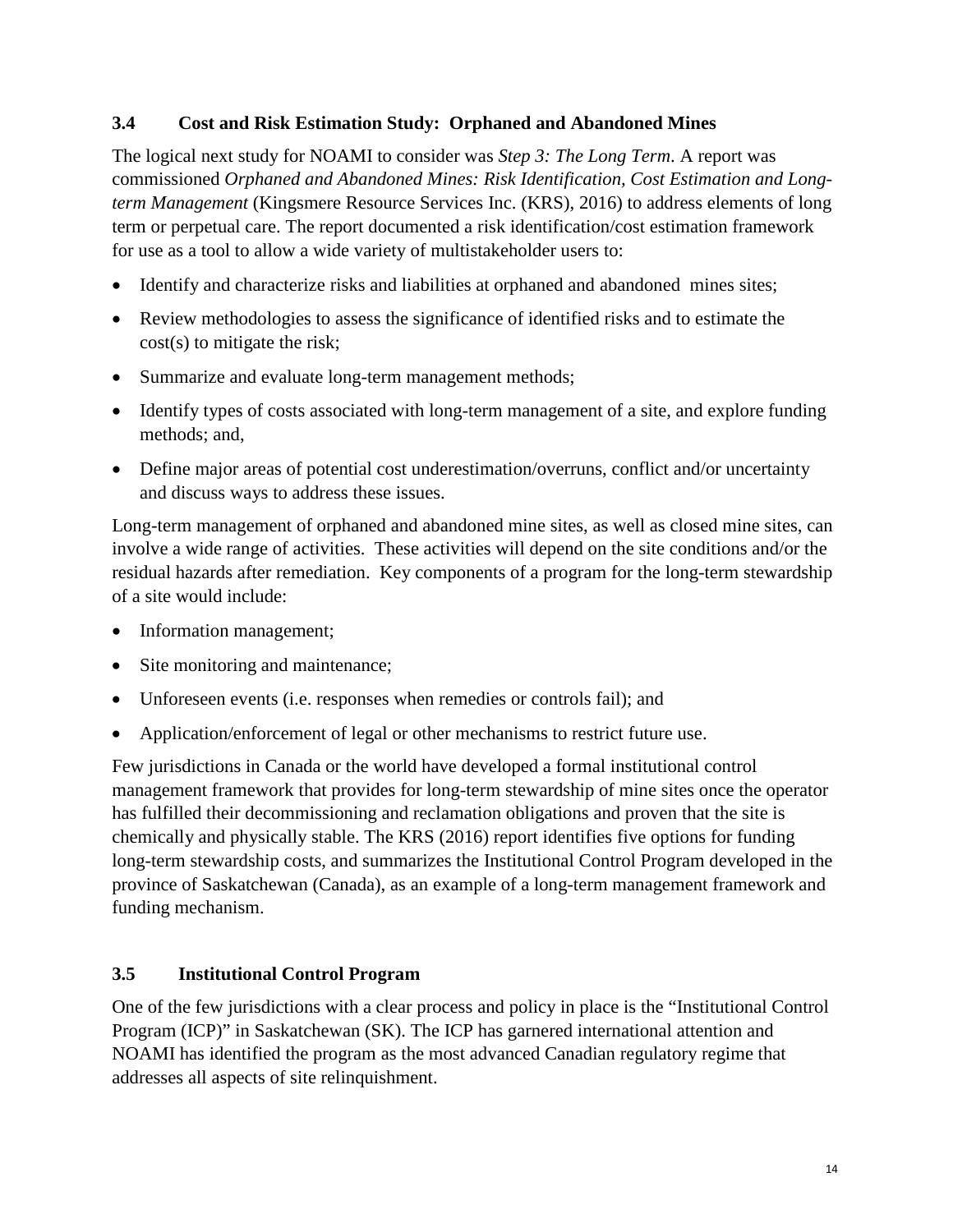Relinquishment of a mine site back to the Crown is the final step in the mining sequence. Once a mine site has obtained a closed status, it can be put under institutional care of a custodial authority using a controlled process. This is opposed to regulatory authorities having to assume ownership in an unmanaged process as for orphaned and abandoned mines. Under legislation of several Canadian mining jurisdictions, the government is able to issue a release, or a similar instrument, that would legally allow a mining operator to terminate its operations and responsibility for a site, with no further obligations. However, few jurisdictions other than Saskatchewan, have issued such instruments because of the lack of clarity around the process.

The ICP outlines conditions for which it will accept closed mine sites into the program, and provide for their long-term management. Similarly, SK will accept orphaned or abandoned mines into the program once the reclamation is completed, and monitoring has shown the site is chemically and physically stable (KRS, 2016).

In 2007, Saskatchewan enacted legislation to implement the ICP through the Reclaimed Industrial Sites Act (RISA) and Regulations (RISR). The ICP has two components: the Registry and the Institutional Control Funds, which includes the Monitoring and Maintenance Fund and the Unforeseen Events Fund. Records and information for accepted sites are archived in the Registry, and access is provided to both regulatory authority and the public. The Registry provides the regulatory authorities with information to ensure that the prescribed monitoring and maintenance is performed and that the site remains compliant with land use restrictions.

As a condition of acceptance into the ICP, the operator must submit a monitoring and maintenance plan that lays out the long-term requirements for the site, and the future costs associated with those requirements. The value of the future costs determines the amount to be deposited into the Monitoring and Maintenance Fund. The deposit is site-specific, and must be calculated in order to provide sufficient revenue to pay for future costs incurred in perpetuity. In addition, the operator must contribute to the Unforeseen Events Funds. This contribution must be sufficient value to cover costs associated with unforeseen events, and eventually once it builds up in value, the site would be released from this financial requirement. These funding measures ensure that future generations do not have to bear the cost of long-term management or future remediation of these sites. Of importance, is that the funds are managed by the province, but "stand alone" from provincial revenue.

The Institutional Control (IC) Program accepted six sites (one gold and five uranium) into the IC Registry in 2009 and performed the scheduled inspections on the sites in 2014. A number of sites are under assessment for acceptance in 2017 and the regulatory regime is under review to further enhance the effectiveness and sustainability of the program.

Several excellent documents on this subject have been produced by the team who developed the IC framework; these include papers by Cunningham *et al.* (2012), Hovdebo *et al.* (2015) and KRS (2016). Detailed information is available on the Saskatchewan's Ministry of the Economy website: [http://economy.gov.sk.ca?Institutional\\_Control-Decommissioned\\_Mines/Mills](http://economy.gov.sk.ca/?Institutional_Control-Decommissioned_Mines/Mills)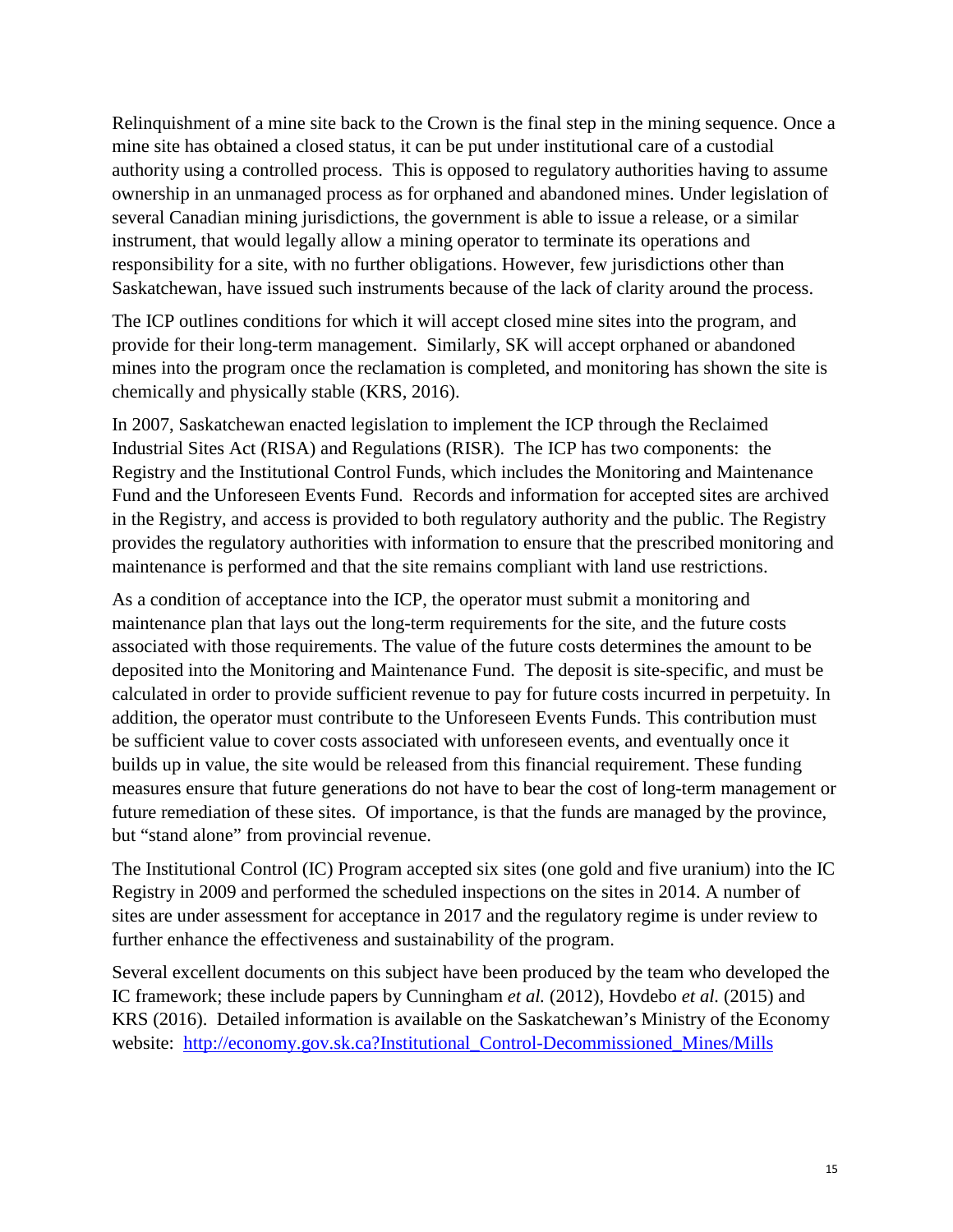#### **3.6 Return of Mine Lands Project - Conclusion**

The return of mine lands project has produced several important tools and guidance documents that will contribute to the prevention of future abandoned mines. Taken together, these projects constitute important tools that will make a major contribution towards the development of a pan-Canadian policy framework that would address all aspects of managing orphaned mine liabilities in the long term, and preventing future abandonments. NOAMI will continue to explore development of tools to assist in mine closure and relinquishment.

# **4. Jurisdictional Updates**

Provinces, territories, and Indigenous and Northern Affairs Canada (for sites north of the 60<sup>th</sup> parallel) in Canada have made significant progress in remediation of abandoned mines in their jurisdictions. Since 2002, the jurisdictions have spent more than to C\$ 1 billion addressing orphaned and abandoned mines. Various funding partnerships and collaborative approaches have been used, and this information is invaluable and can be applied on a national and international basis (Cowan Minerals, 2006). A number of partnerships have been formed to remediate orphaned and abandoned mines in Canada. Several of these approaches are of particular relevance to NOAMI's mandate for the development of collaborative partnerships in the implementation of remedial programs.

Highlights of their work on orphaned and abandoned mines were provided by several jurisdictions for the *Mining Sector Performance Report 2006-2015* (IGWG, 2016) and excerpted below. Additional information on jurisdictional activities and partnerships is provided in *NOAMI's 2002-2008 Performance Report* (NOAMI, 2009) and the *NOAMI 2009-2015 Performance Update* (NOAMI 2015).

#### **4.1 Federal Government – Indigenous and Northern Affairs Canada**

The Northern Contaminated Sites Program (NCSP), within Indigenous and Northern Affairs Canada, was created in 1991 to manage remediation of contaminated sites across the North. In 2005, the Federal Contaminated Sites Action Plan was established by the federal government. This program committed C\$ 3.5 billion over a 15-year period for the assessment and remediation of contaminated sites under the federal government's responsibility, which includes abandoned mines in the Yukon, the Northwest Territories (NWT) and Nunavut.

As of April 1 2016, over 1,000 contaminated sites in the North have been assessed by the NCSP, of which 97 were classified as high priority for action. Remediation has been completed at 48 sites across the three territories. Work is ongoing at 76 sites, including two of the highest priority northern sites, the Giant Mine in the NWT and the Faro Mine in the Yukon. In the case of the Faro Mine, INAC works very closely with the Government of Yukon.

The Program continues to promote social and economic opportunities in the North by engaging First Nations, Inuit and other Northerners in all aspects of the site management and remediation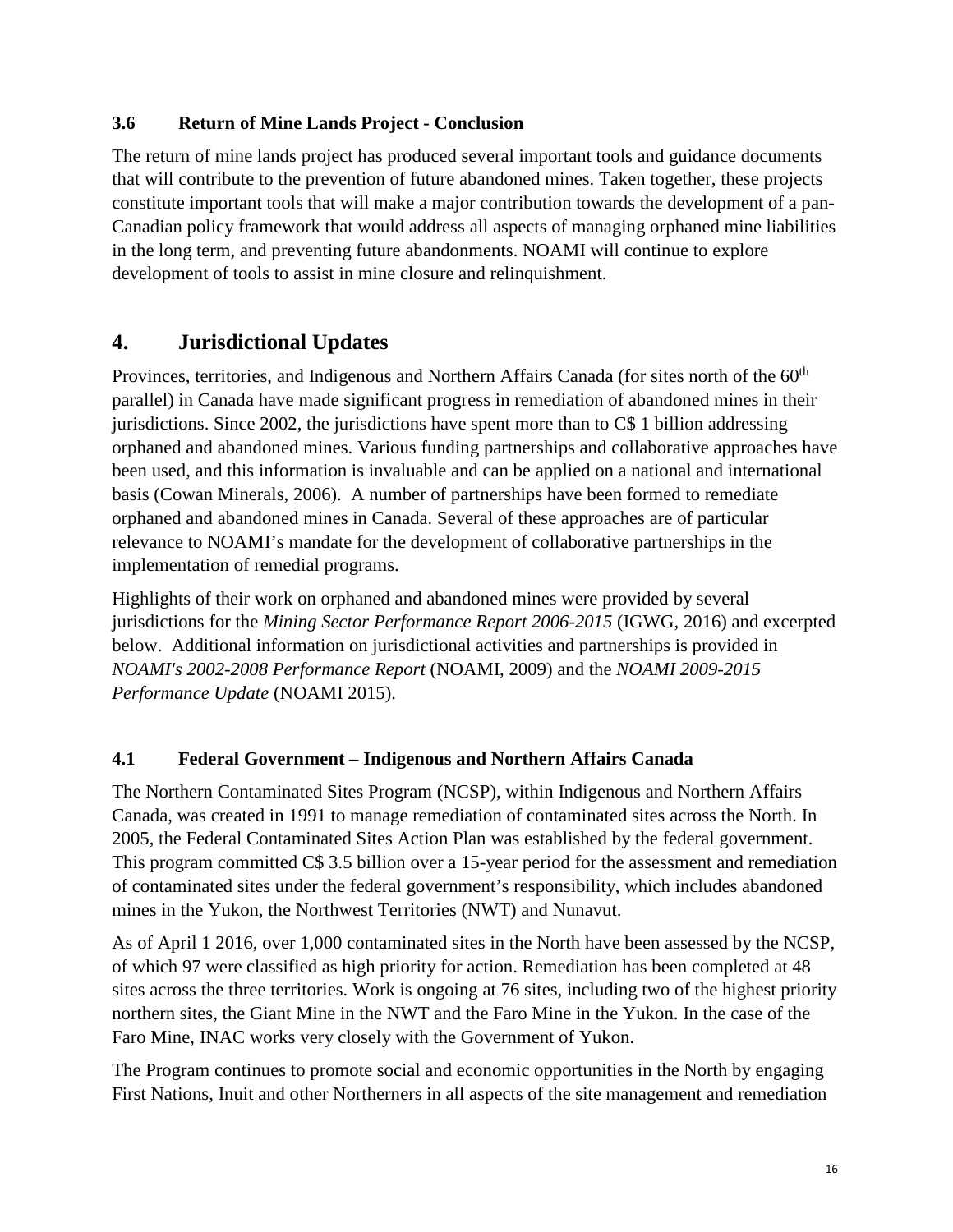process and will continue to ensure that contaminated sites are managed to ensure the protection of human health, safety and the environment for all Northerners.

## **4.2 Province of British Columbia**

The province of British Columbia established the Crown Contaminated Sites Program (CCSP) in 2003 based on a report by the Office of the Auditor General seeking improvements in the management of contaminated site. The mandate of CCSP is to identify and remediate high risk contaminated sites that are located on Crown land where no responsible person can be identified and the responsibility for remediation fall to the province. Remediation undertaken complies with the Environmental Management Act, Contaminates Sites Regulation and the Hazardous Waste Regulation. The 2016 Crown Contaminated Sites Program Biennial Report which describes the province's effort and the results achieved is available at: [http://www2.gov.bc.ca/assets/gov/environment/air-land-water/site-remediation/docs/reports-and-](http://www2.gov.bc.ca/assets/gov/environment/air-land-water/site-remediation/docs/reports-and-presentations/biennial_report.pdf)

#### [presentations/biennial\\_report.pdf](http://www2.gov.bc.ca/assets/gov/environment/air-land-water/site-remediation/docs/reports-and-presentations/biennial_report.pdf)

To date 82 sites have been investigated, of which 48 have been determined to be low risk where no immediate action is required, 18 have been fully remediated, and 16 are under investigation or undergoing remediation. Orphaned and abandoned mine sites comprise about 95% of the contaminated sites within CCSP portfolio. As of March 31, 2016 the province of British Columbia has recognized contaminated sites liabilities totaling C\$ 508 million. Of this over C\$ 192 million have been spent on site remediation.

## **4.3 Province of Manitoba**

In 2000, Manitoba established the Orphaned/Abandoned Mine Site Rehabilitation Program to address the environmental, health, and public safety concerns of orphaned and abandoned mines in the province. Within this program, 149 former mine sites were identified, including five highpriority sites, and 31 high-hazard sites. To date, 30 of 31 high-hazard sites have been remediated and work is underway to complete the one remaining site. Manitoba is now addressing lower priority sites, largely in response to communities and government concerns, and has remediated 10 low- to moderate-risk sites. As of March 31, 2016, the Province had spent C\$ 214.8 million on orphaned and abandoned mine-site rehabilitation.

Manitoba supports the rehabilitation of orphaned and abandoned mines through its programs, partnerships, community involvement and funding initiatives. Further information may be found at [http://www.gov.mb.ca/iem/mines/oa\\_rehabilitation.html.](http://www.gov.mb.ca/iem/mines/oa_rehabilitation.html)

## **4.4 Province of Newfoundland and Labrador**

Orphaned and abandoned mines in Newfoundland and Labrador are mostly historic and predate the province joining the Confederation of Canada in 1949; all of the sites predate the Mining Act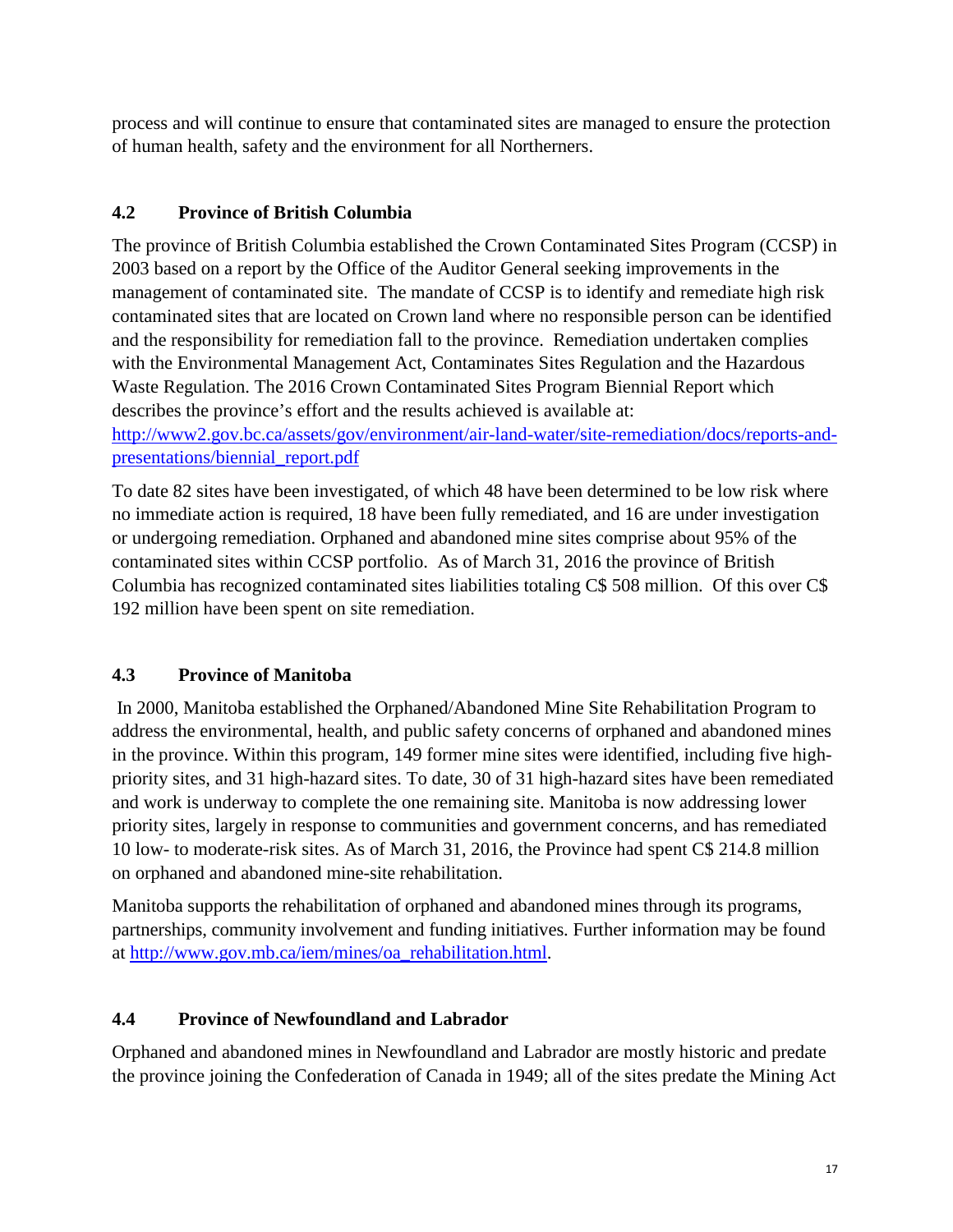of 2000. These properties, ranging from exploration sites to large-scale former producing mines, can pose safety risks to the public and some have environmental issues.

Newfoundland and Labrador has spent over C\$ 30 million on orphaned and abandoned mines in recent years. In addition, they have implemented a program of dam safety reviews and repairs of tailings dams at orphaned and abandoned mines with the goal of bringing the dams to Canadian Dam Association standards.

## **4.5 Province of Nova Scotia**

There are approximately 7,500 abandoned mine openings (AMOs) in Nova Scotia, about 2,200 of which are located on Crown land. The Abandoned Mine Opening Remediation Program was created in 2001, and as of December 2015, has invested about C\$ 760,000 to remediate the most hazardous of these openings. To date, 689 AMOs have been remediated through the program, including all the most hazardous (inescapable) mine openings. The work was conducted on 40 different mine sites.

# **4.6 Province of Ontario**

The Ontario Abandoned Mines Rehabilitation Program helps to ensure that abandoned mine sites that once contributed to the province's economic growth do not become a lasting environmental and health concern. Ontario established its Abandoned Mine Rehabilitation Fund (AMRF) in 1999.

From September 1999 to March 2016, C\$ 142.4 million was spent on rehabilitating Crown-held mine sites. Rehabilitation has been conducted on more than 80 of the highest-priority abandoned mine sites. The largest of these sites is the Kam Kotia Mine, where more there C\$ 75 million has been spent to date.

The Abandoned Mines Information System (AMIS) is a database containing information on all known abandoned and inactive mine sites and mine hazard features located on both Crown and privately held lands within the province of Ontario. There are currently 5,762 known abandoned mine sites under Mining Act jurisdiction throughout the Province, which contain approximately 17,456 mine features. Additional information on the AMIS system can be obtained at:

<http://www.mndm.gov.on.ca/en/mines-and-minerals/applications/ogsearth/abandoned-mines>

# **4.7 Province of Saskatchewan**

In 2007, the Government of Saskatchewan enacted legislation to implement an Institutional Control Program for the post-closure management of decommissioned mine and mill sites on provincial Crown land. Information on the IC Program was presented in Section 3.6.

Project CLEANS (Clean-up of Abandoned Northern Sites) is a multi-year, multi-million-dollar project aimed at assessing and reclaiming the Gunnar Mine, Lorado mill, and 36 satellite sites in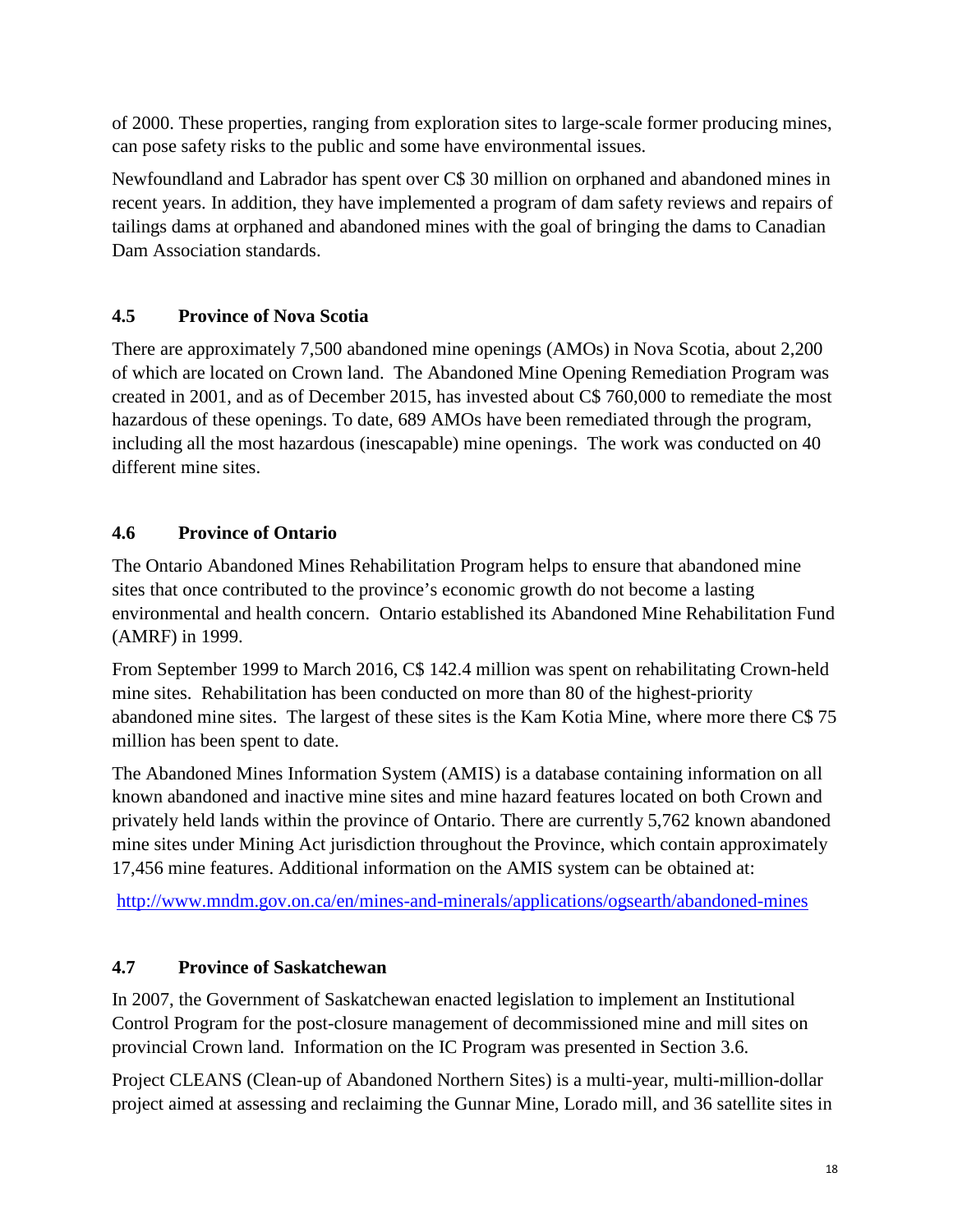northern Saskatchewan. In 2006, the governments of Saskatchewan and Canada signed a Memorandum of Agreement to share equally in the costs to clean-up the Gunnar and satellite legacy uranium sites in northern Saskatchewan.

## **4.8 Province of Québec**

Projects to rehabilitate mining sites have significantly increased since the beginning of the 1990's due to efforts of industry and the provincial government. During the early 1990's, the Government of Québec injected more than C\$ 30 million into research, closure projects, and financial assistance to rehabilitate mining waste areas. In April 2006, the Québec government undertook a major project to restore contaminated sites, mainly mining sites.

Quebec has explored novel approaches for site rehabilitation. Research was directed at the development of efficient, economical closure methods. In several cases, an exhaustive characterization of the site has led to the development of innovative closure approaches using various waste materials, such as forest residue, sludge from sewage treatment plants, septic tanks or paper mills, and ash from co-generation power plants. These technologies have reduced costs and offered a win/win solution to the problem of stockpiling, for at least some of the waste materials.

Different types of partnership approaches were created to address some of the contaminated sites (Tremblay and Hogan, 2010). A diverse partnership base is essential to the success of rehabilitating closed mines, and it is critical to involve partners early in the process. The innovative open approach used by the Québec government for mine rehabilitation is envied by many other Canadian jurisdictions.

In November of 2016, the Government of Quebec announced that they had allocated C\$ 620 million for the rehabilitation of contaminated sites; 80% of this amount is for abandoned mines.

# **5. Communications - Sharing Information and Knowledge**

Sharing information and knowledge with its partners and the public is an important function of NOAMI. The collaborative activities and works of NOAMI have been recognized internationally as an excellent model of partnership in remediation of abandoned mines.

Workshops are the preferred vehicle to share information and knowledge and obtain feedback from the multi-sectoral mining community. Efforts are made to include impacted communities in these workshops, and to ensure a sectoral balance of industry, government, environmental non-government organizations, academia, Aboriginal peoples and consultancies. The workshops maintain a focus on facilitated multistakeholder dialogue and expert discussion panels to develop key recommendations and a "toolbox" of options to help NOAMI move issues forward. NOAMI workshops are focussed on a key issue or are based on a central theme and have included:

• Exploring the Management of Long-term Liabilities and the Return of Mining Lands to the Crown in Canada, 2011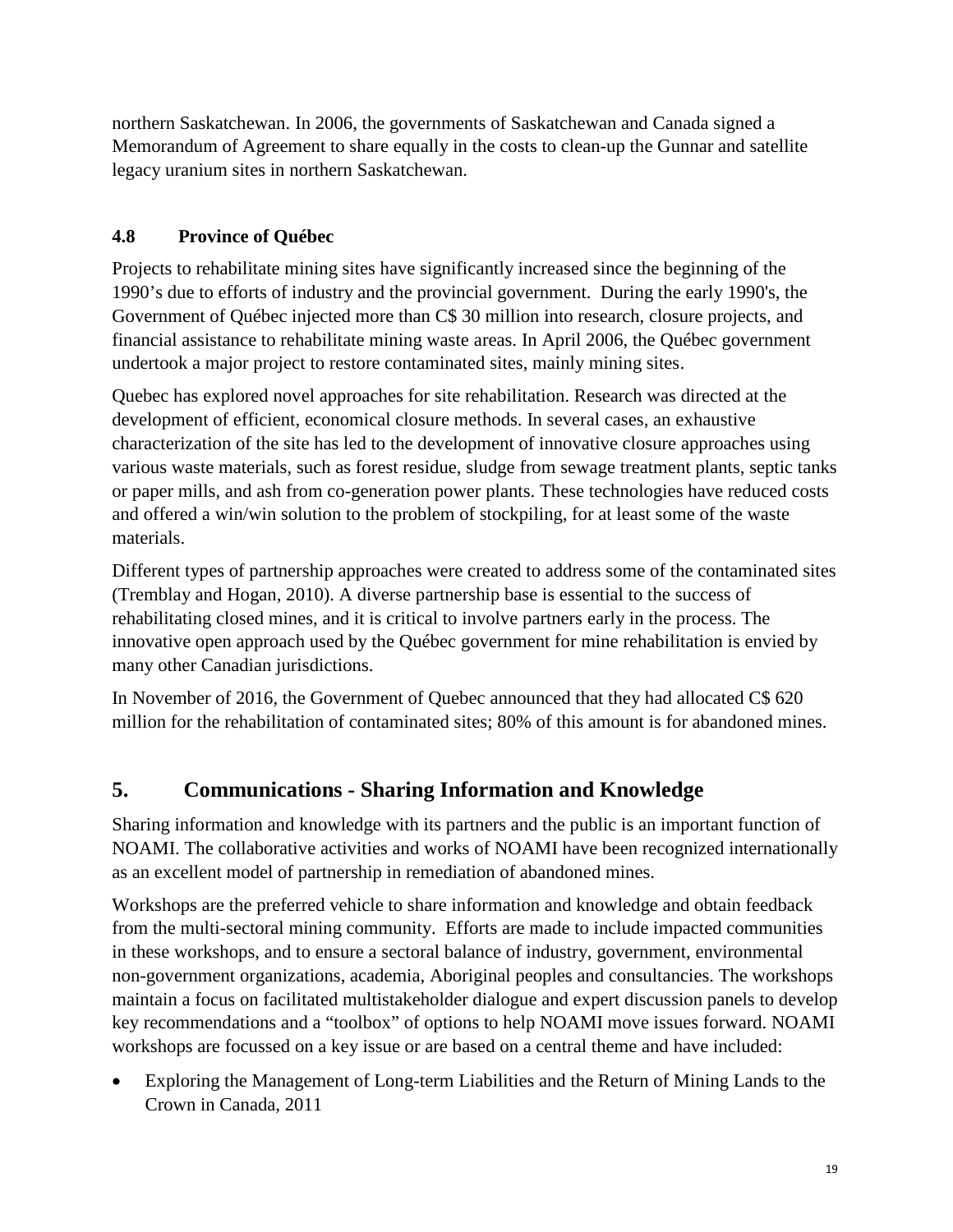- Workshop to Explore Perspectives on Risk Assessment for Orphaned and Abandoned Mines, 2008
- Orphaned and Abandoned Mines: A Workshop to Explore Best Practices, 2006
- Assessing Liabilities and Funding Options Workshop, 2005
- Legal and Institutional Barriers to Collaboration Workshop, 2003
- Orphaned and Abandoned Mines in Canada Workshop, 2001

In addition to workshops, NOAMI facilitates information sharing through documents such as the NOAMI Nugget (newsletter), and other bulletins, that are distributed electronically to a large national and international mailing list. NOAMI's website is bilingual and is regularly updated with workshop proceedings, pamphlets, announcements and newsletters. Links to national jurisdictional programs on abandoned mines are provided. NOAMI reports are also available on the website and can be downloaded for free [\(www.abandoned-mines.org\)](http://www.abandoned-mines.org/).

# **5.1 NOAMI's 2002-2008 Performance Report and 2009-2015 Performance Update**

NOAMI's first Performance Report, covering the years 2002–2008, was a major undertaking and described the activities and infrastructure of the initiative in considerable detail. It was widely distributed in Canada and abroad, in English and French, and effectively promoted NOAMI, while showcasing the activities of Canadian jurisdictions in the remediation of orphaned and abandoned mines sites.

NOAMI released a second performance report in 2015 that covered the period 2009–2015. While the format is more focussed than that of the first report, it once again highlighted both NOAMI's major achievements, and the efforts of Canadian jurisdictions to address the potential legacy issues associated with orphaned and abandoned mines across the country.

## **5.2 International Linkages**

NOAMI looks to develop linkages with other initiatives dealing with orphaned and abandoned mines, with the objective of sharing information and resources. Organizations such as the International Council on Mining & Metals (ICMM), National Association of Abandoned Mine Land Programs (NAAMLP-U.S.), United Nations Environment Programme (UNEP), Sustainable Mining Institute (Australia) and Sernageomin (Chile) and Fundacion Chile have developed projects or approaches for management of abandoned sites.

## **5.3 NOAMI - A Model of Collaboration**

Mining with environmental stewardship involves not only optimizing the technical performance of mining and extraction processes so as to maximize the profitability of an operation, but also entails leaving a positive environmental and social legacy. Up until the 1970s, the focus was primarily on generating profits. Since that time, there has been a growing awareness of the need to minimize the negative imprint that mining has left on the natural environment. In the 1980s a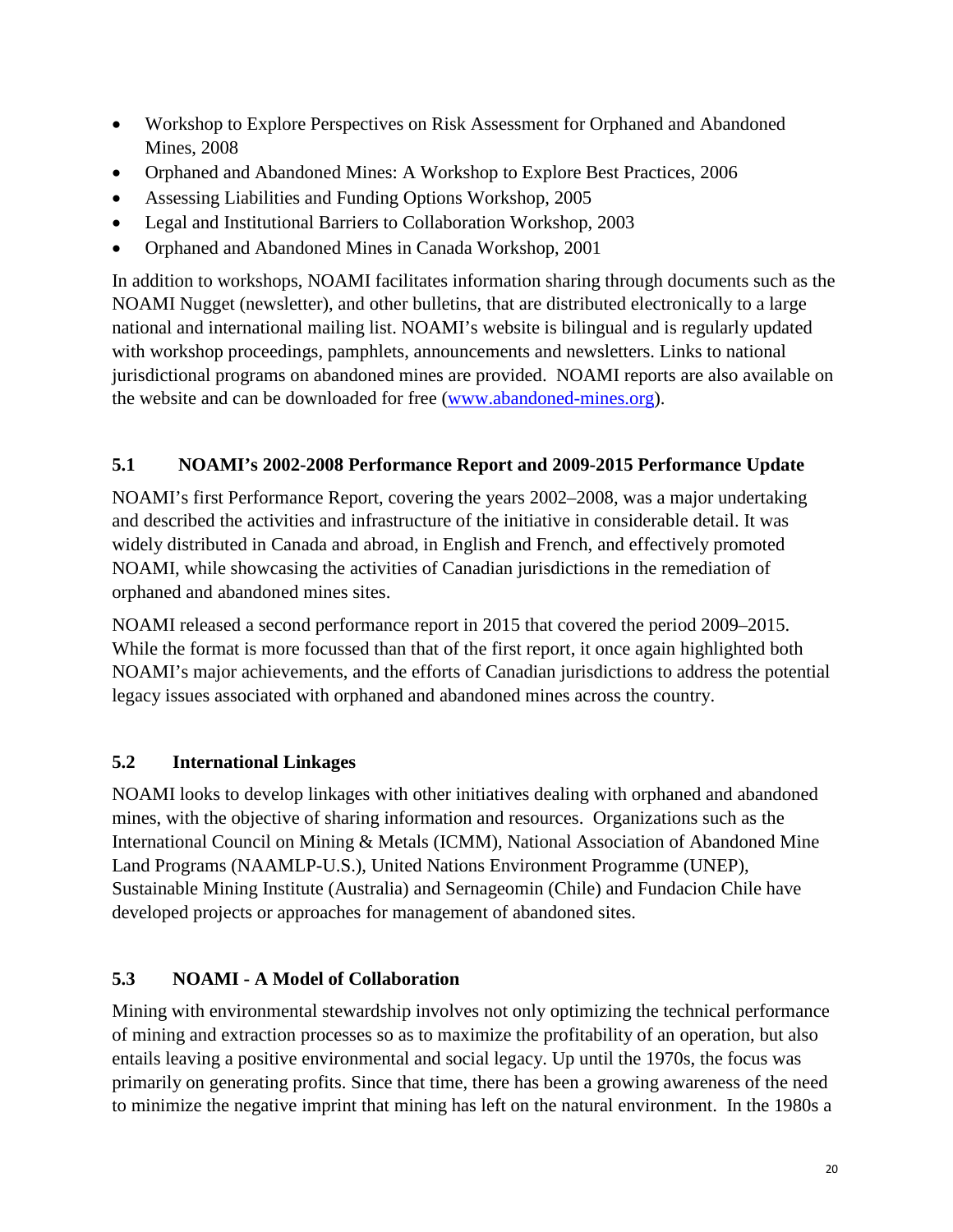collective approach to problem solving emerged in Canada. The Mine Environment Neutral Drainage (MEND) program, created in 1989, was the first international multistakeholder program to develop scientifically-based technologies to reduce the effect of acidic drainage and metal leaching, a major issue for orphaned and abandoned mines. This approach allows policy decisions to be made based on sound science. Since then, this model of collaboration was used by both Canadian and international programs to address issues of national importance. For example, NOAMI adopted the MEND model to develop a policy-based program for remediation of orphaned and abandoned mine sites in Canada. The success of these programs can be attributed to several factors.

- The partnerships developed among the two levels of government, the mining industry, environmental groups, and Aboriginal Canadians working together to develop solutions to a major environmental problem.
- An extensive peer-review process, both formal and informal, that results in enhanced credibility of the information base.
- A small dedicated secretariat that coordinates activities, manages the accounting, reporting and technology transfer, and serves as the "glue" that holds the program together. The secretariat for both MEND and NOAMI is located at Natural Resources Canada, which provides much synergy between the two programs.
- The dynamic approach taken for transferring the knowledge gained during these multistakeholder initiatives.

NOAMI's and MEND's collaborative activities and accomplishments are recognized internationally as excellent models of partnership in addressing issues of national importance such as acidic drainage and metal leaching, and the remediation of orphaned and abandoned mines. The secretariat and committee members are invited to speak at national and international events to share Canadian expertise, knowledge and approaches to these issues. Through these efforts, a significant advancement in environmental management has been achieved, which in turn has contributed to the long-term sustainability of the mining industry and the environment.

#### **5.4 Abandoned Mines, MEND and Acidic Drainage**

Serious environmental issues for orphaned and abandoned mines are related to acidic drainage and metal leaching from underground workings, open-pit mine faces and workings, waste rock piles, and tailings impoundment areas. Since 1989, the multistakeholder Mine Environment Neutral Drainage (MEND) program has worked to develop technologies to prevent and control acidic drainage and metal leaching.

Through MEND, tremendous progress has been made in the areas of prediction, prevention and control, disposal technologies, active and passive treatment, monitoring and verification of closure technologies. A toolbox of technologies was developed to plan for, operate and decommission mines in an environmentally acceptable manner.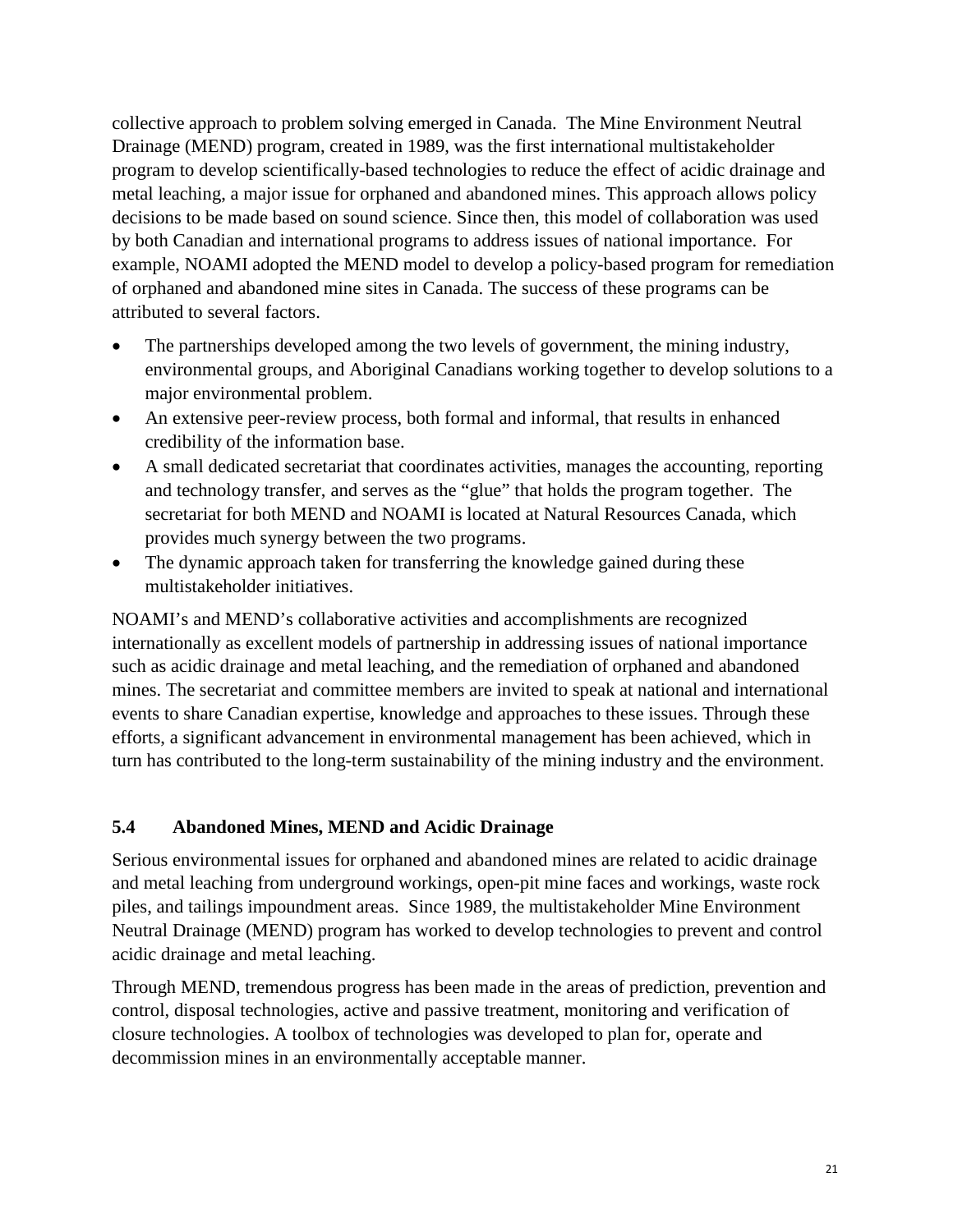MEND report 3.50.1 "*Study to Identify BATEA for the Management and Control of Effluent Quality from Mines*" (Hatch, 2014) identified the best available technologies economically achievable (BATEA) to manage and control effluent from metal, diamond, and coal mines in Canada. The study provided reference information for forthcoming changes to the Canadian mining effluent regulations. The study describes the effluent management and treatment technologies and techniques currently employed at metal (base metal, precious metal, uranium, iron ore), diamond and coal mine operations in Canada. The study provides an overview of each (sub)sector's water management and effluent treatment practices and establishes a model effluent treatment process and treated effluent quality to carry forward for use in BATEA selection.

MEND is currently undertaking a state of practice assessment of tailings management technologies. This study focuses on tailings dewatering processes (i.e., thickened, paste and filtered tailings) for surface disposal (including alternative disposal methods) and assessing their strengths and weaknesses, both physically and geochemically for Canadian projects and in environments similar to Canada. The final report should be available in mid-2017.

The transfer of information on developed technologies to partners and the public has always been an important part of MEND. A bilingual website [http://mend-nedem.org](http://mend-nedem.org/) was created in the 1990's and underwent several major updates as technologies advanced. MEND has published over 200 technical reports, guidance documents and manuals; these are all available electronically, for free, on the MEND website. Workshops are considered the best route for timely and efficient transfer of technologies and case studies, and MEND has sponsored or cosponsored over 40 workshops, including the hosting of three International Conferences on Acid Rock Drainage (ICARD). As a result of the efforts of MEND and other partners, our understanding of acidic drainage has greatly increased, and significant advances have been made in environmental stewardship.

Strong linkages are forged among MEND and international industry and government programs. MEND is the Canadian partner in the Global Alliance, an international partnership among organizations involved in acidic drainage research led by the International Network for Acid Prevention (INAP). A collaborative effort for the Global Alliance was the Global Acid Rock Drainage (GARD) Guide [\(www.gardguide.com\)](http://www.gardguide.com/).

However, many challenges remain and new challenges are emerging. The MEND program has a proven track record for addressing these challenges effectively, and to help ensure the long-term sustainability of both our mineral resources and the environment.

## **6.0 Conclusions**

Over the last 15 years, NOAMI and its jurisdictional partners have made tremendous progress in dealing with issues surrounding orphaned and abandoned mines in Canada. In the initial years, from 2002-2008, the work was centered on remediation and long-term management of existing sites. From 2009 onwards, the program has examined mine closure and relinquishment, and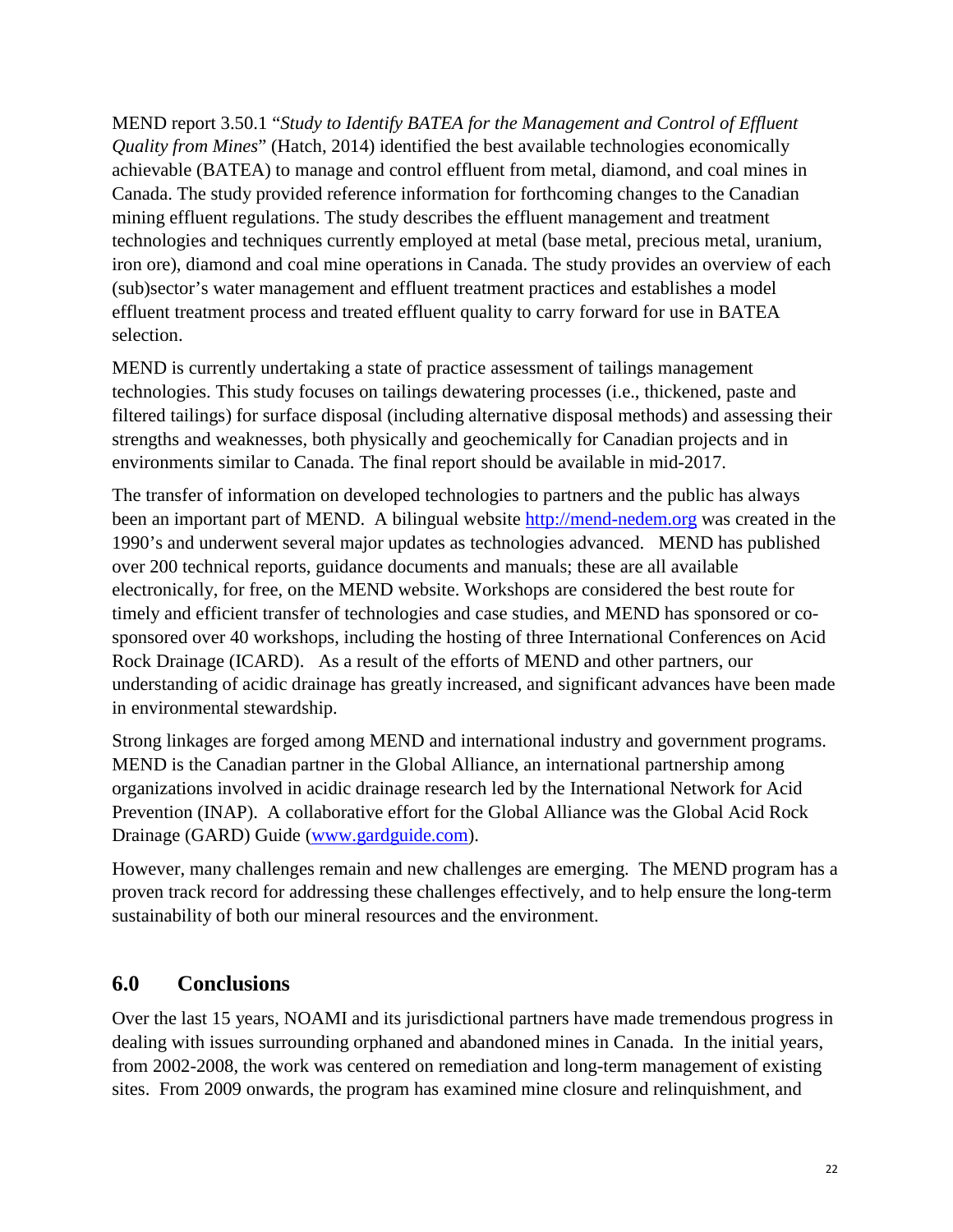identified best practices to prevent the occurrence of future abandonments. The guidance documents, reports and workshops produced by NOAMI on orphaned and abandoned mines have been valuable tools for a diverse array of stakeholders, both nationally and internationally.

# **7.0 Acknowledgements**

Thank you to the past and present members of the NOAMI Advisory Committee and to the contractors who committed their time and expertise to make the program a success.

# **8.0 References**

Cal Data Ltd. (2005) Capacity building for a national inventory of orphaned and abandoned mines in Canada. Prepared for NOAMI, viewed 16 March 2017, <http://www.abandoned-ines.org/en/document/publication/>

Castrilli, J.F. (2002) Barriers to collaboration: Orphaned and abandoned mines in Canada. Prepared for NOAMI, viewed 16 March 2017,<http://www.abandoned-mines.org/en/document/publication/>

Castrilli, J.F. (2005) Jurisdictional Legislative Review. Report on the legislative, regulatory, and policy framework respecting collaboration, liability, and funding measures in relation to orphaned and abandoned, contaminated, and operating mines in Canada. Prepared for NOAMI, viewed 16 March 2017, <http://www.abandoned-mines.org/en/document/publication/>

Castrilli, J.F. and C.N. Watson and Associates (2003) Potential funding approaches for orphaned and abandoned mines in Canada. Prepared for NOAMI, viewed 16 March 2017, <http://www.abandoned-mines.org/en/document/publication/>

Cowan Minerals Ltd. (2006) Rehabilitating abandoned mines in Canada: A toolkit of funding options. Prepared for NOAMI, viewed 16 March 2017, <http://www.abandoned-mines.org/en/document/publication/>

Cowan, W.R., Mackasey, W.O. and Robertson, J.G.A. (2013) Case studies and decision making process for the relinquishment of closed mine sites. Prepared for NOAMI, viewed 16 March 2017, <http://www.abandoned-mines.org/en/document/publication/>

Cowan, W.R., Mackasey, W.O. and Robertson, J.G.A. (2010) The policy framework in Canada for mine closure and management of long-term liabilities: A guidance document. Prepared for NOAMI, viewed 16 March, 2017, <http://www.abandoned-mines.org/en/document/publication/>

Gardiner, E.J., Cowan, W.R., Tremblay, G.T. and Hogan, C.M. (2015) Managing long-term orphaned mine liabilities: exploring the relinquishment of closed sites. In: Proceedings Tenth International Conference on Mine Closure, 1-3 June 2015, Vancouver, Canada, pp. 14-22.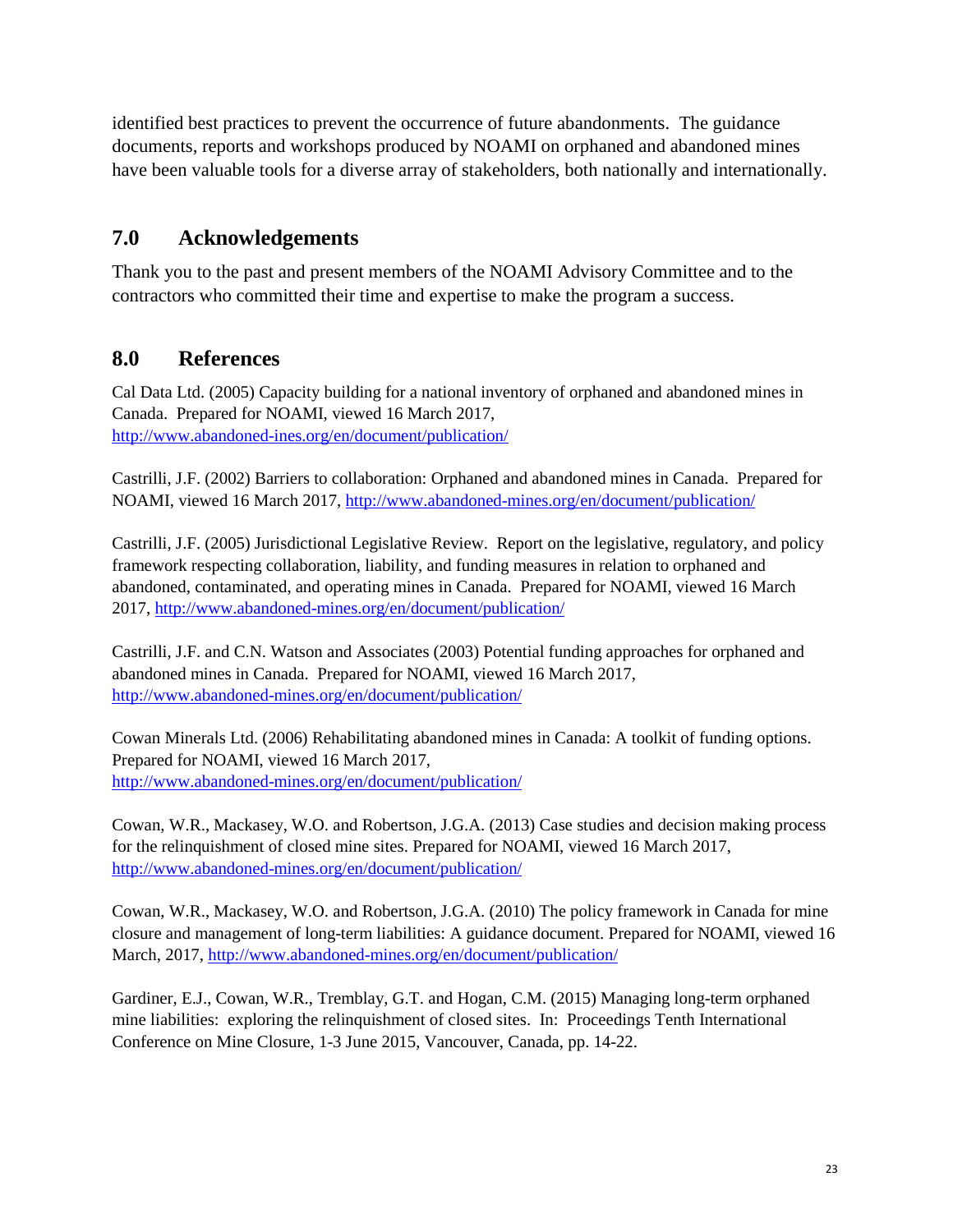Hatch (2014). Study to Identify BATEA for the Management and Control of Effluent Quality from Mines. MEND Report 3.50.1. Viewed March 16, 2017. <http://mend-nedem.org/wp-content/uploads/MEND3.50.1BATEAAppAD.pdf>

Holmes, R. and Stewart, G. (2011) A guidance document for mine closure and management of long-term liabilities: examining a policy framework in Canada. In: Proceedings Sixth International Conference on Mine Closure, 18–21 September 2011, Alberta, Canada, pp. 21–28.

IGWG (Intergovernmental Workshop Group on the Mineral Industry) (2016). Mining Sector Performance Report 2006-2015. Prepared for the Energy and Mines Ministers' Conference. Winnipeg, Manitoba. August 2016. Viewed 16 March 2017, <http://www.nrcan.gc.ca/mining-materials/publications/18912>

The International Network for Acid Prevention (INAP), 2009. Global Acid Rock Drainage Guide (GARD Guide). [http://www.gardguide.com/.](http://www.gardguide.com/) Viewed 16 March 2017, http://www.gardguide.com

Kingsmere Resource Services Inc. (2015) Key criteria for the effective long-term stewardship of closed, orphaned/abandoned mine and mineral exploration sites. Prepared for NOAMI, viewed 16 March 2017, <http://www.abandoned-mines.org/en/document/publication/>

Kingsmere Resource Services Inc. (2016) Orphaned and abandoned mines: Risk identification, cost estimation and long-term management. Prepared for NOAMI, viewed 16 March 2017, <http://www.abandoned-mines.org/en/document/publication/>

Mackasey, W.O. (2000). Abandoned Mines in Canada. Prepared for MiningWatch Canada. Viewed 16 March 2017,<http://miningwatch.ca/publications/2000/2/17/abandoned-mines-canada>

NOAMI (2003a) Lessons learned on community involvement in the remediation of orphaned and abandoned mines - case studies and analysis. Viewed 16 March 2017, <http://www.abandoned-mines.org/en/document/publication/>

NOAMI (2003b) Best practices in community involvement: Planning for and rehabilitating abandoned and orphaned mines in Canada. Viewed 16 March 2017, <http://www.abandoned-mines.org/en/document/publication/>

NOAMI (2004) Guidelines for legislative review. Viewed 16 March 2017, <http://www.abandoned-mines.org/en/document/publication/>

NOAMI (2009) National orphaned/abandoned mines initiative 2002–2008 Performance Report. Viewed 16 March 2017[, http://www.abandoned-mines.org/en/document/publication/](http://www.abandoned-mines.org/en/document/publication/)

NOAMI (2015) National orphaned/abandoned mines initiative Performance Update 2009-2015. Viewed 16 March 2017[, http://www.abandoned-mines.org/en/document/publication/](http://www.abandoned-mines.org/en/document/publication/)